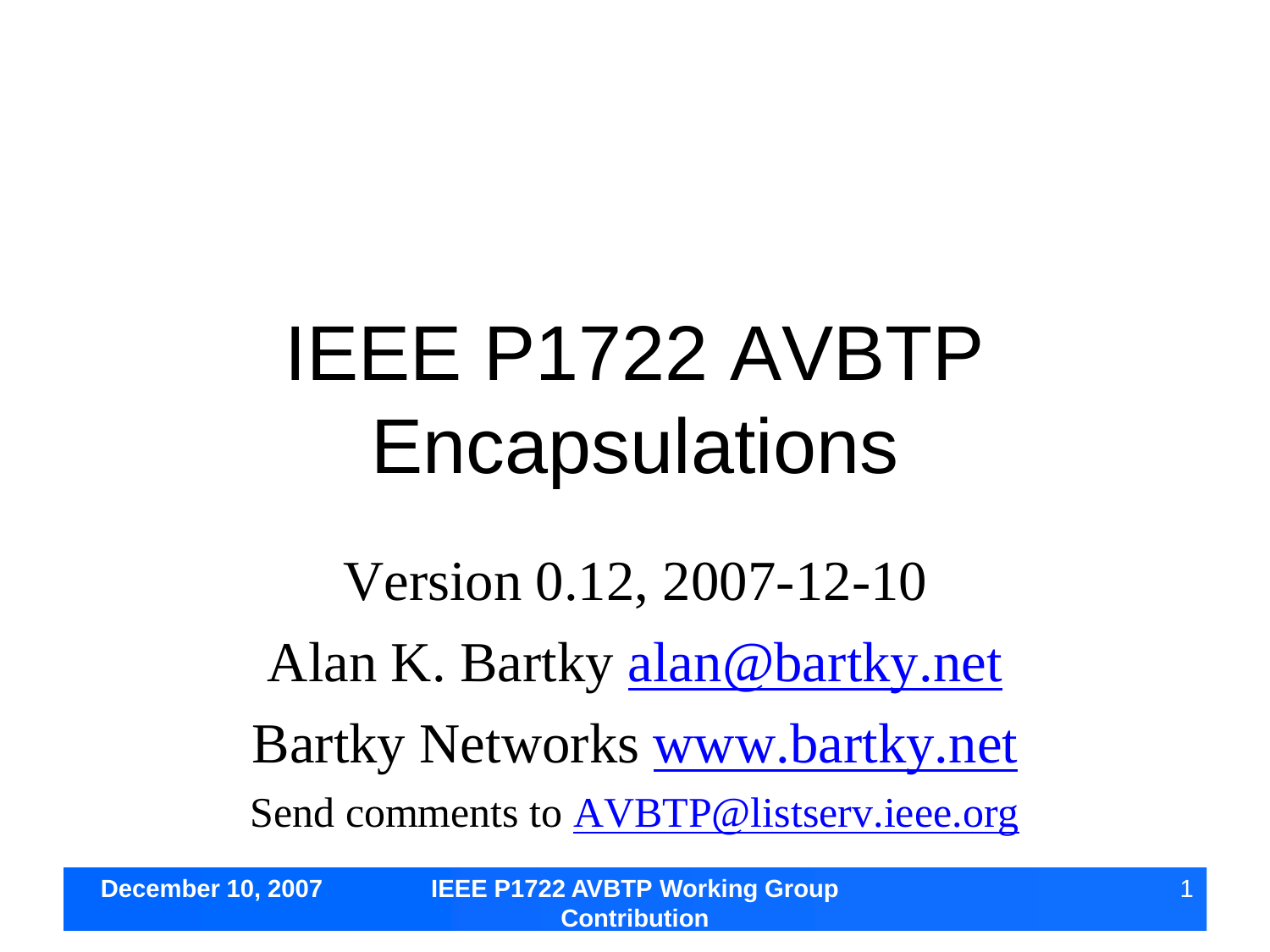# Notice of copyright release

#### • **Notice:**

– This document has been prepared to assist the work of the IEEE P1722 and IEEE 802 Working Groups. It is offered as a basis for discussion and is not binding on the contributing individual(s) or organization(s). The material in this document is subject to change in form and content after further study. The contributor(s) reserve(s) the right to add, amend or withdraw material contained herein.

#### • **Copyright Release to IEEE:**

– The contributor grants a free, irrevocable license to the IEEE to incorporate material contained in this contribution, and any modifications thereof, in the creation of an IEEE Standards publication; to copyright in the IEEE's name any IEEE Standards publication even though it may include portions of this contribution; and at the IEEE's sole discretion to permit others to reproduce in whole or in part the resulting IEEE Standards publication. The contributor also acknowledges and accepts that this contribution may be made public by the IEEE P1722 Working Group or the IEEE 802 Working Group.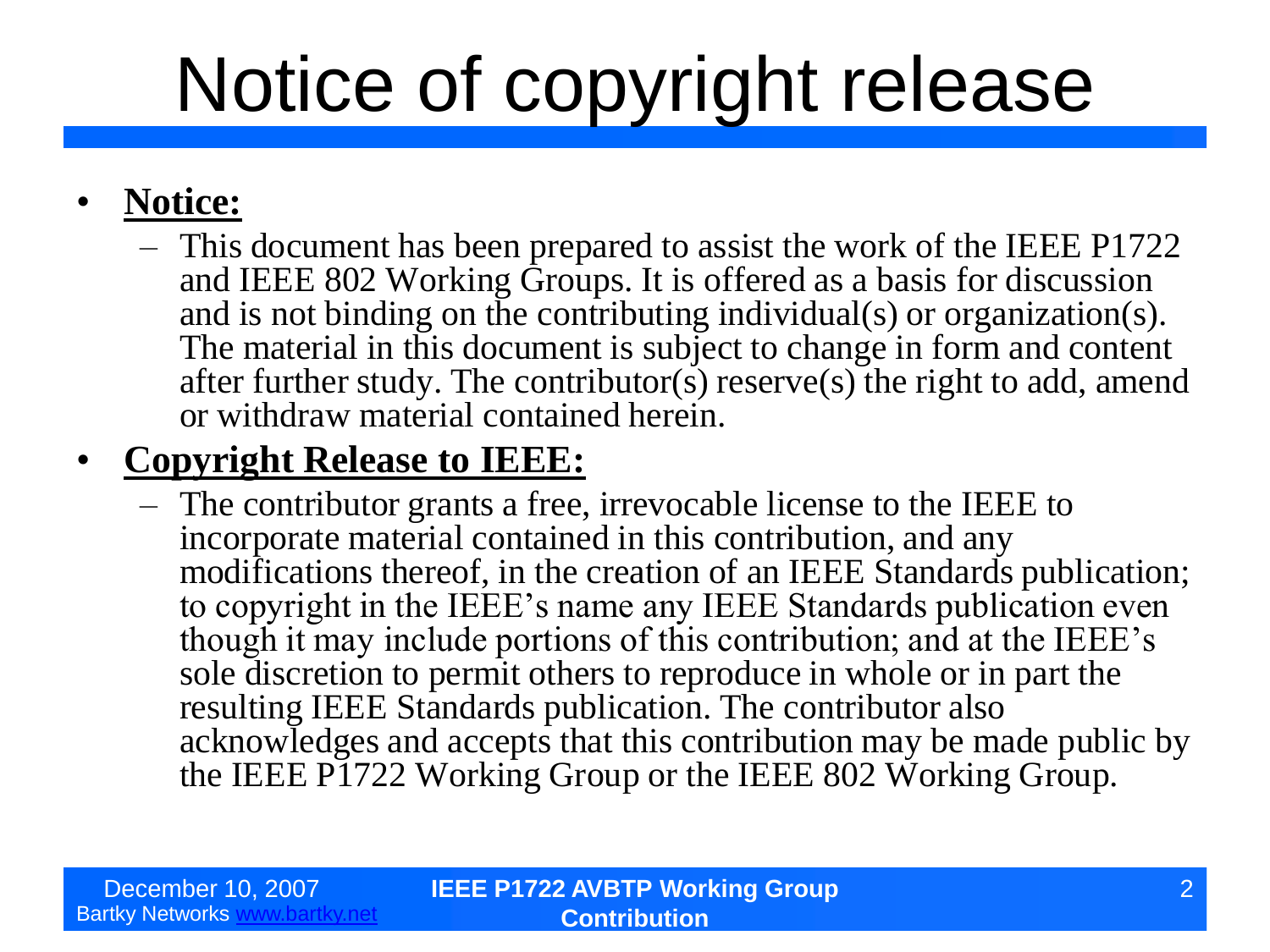## Revision History

| <b>Rev</b> | <b>Date</b> | <b>Comments</b>                                                                                                                                                                                                                                                                                                                                                                                                                                                                                                                                                                                                        |
|------------|-------------|------------------------------------------------------------------------------------------------------------------------------------------------------------------------------------------------------------------------------------------------------------------------------------------------------------------------------------------------------------------------------------------------------------------------------------------------------------------------------------------------------------------------------------------------------------------------------------------------------------------------|
| 0.01       | 2007-06-24  | First version using formats and notes based on what probably will start going into the<br>draft P1722 specifications.                                                                                                                                                                                                                                                                                                                                                                                                                                                                                                  |
| 0.02       | 2007-06-27  | Added draft proposal for fragmentation for discussion on how to handle large CIP<br>packets broken up into smaller packets for the case of 1394/61883 to AVBTP/61883<br>interworking. Cleaned up some diagrams to correct areas "grey" or white depending<br>on scope of fields versus the diagram (what the diagram was trying to convey as fields<br>of interest).                                                                                                                                                                                                                                                   |
| 0.03       | 2007-07-02  | Changed proposed Proprietary/Experimental based on feedback from John Nels Fuller<br>on 2007-07-02 teleconference                                                                                                                                                                                                                                                                                                                                                                                                                                                                                                      |
| 0.04       | 2007-08-08  | Changed frame formats and updated diagrams to:<br>• Accommodate latest fragmentation/reassembly proposal (Alan Bartky)<br>• Accommodate for latest "cross timestamp" control frame proposal (Chuck Harrison)<br>•Prepare for draft 0.03 of the P1722 specification.<br>•Updated proposal for "escape type" protocol to accommodate new proposal for<br>standardized fragmentation/reassembly and packet length at "standard" places.<br>Removed detailed description of fields (see draft 0.02 or upcoming 0.03 P1722<br>specification for those details) except for the new proposal for<br>fragmentation/reassembly. |
| 0.05       | 2007-08-09  | Misc cleanup, fixes and also added Chuck Harrison's Cross Timestamping<br>encapsulations.                                                                                                                                                                                                                                                                                                                                                                                                                                                                                                                              |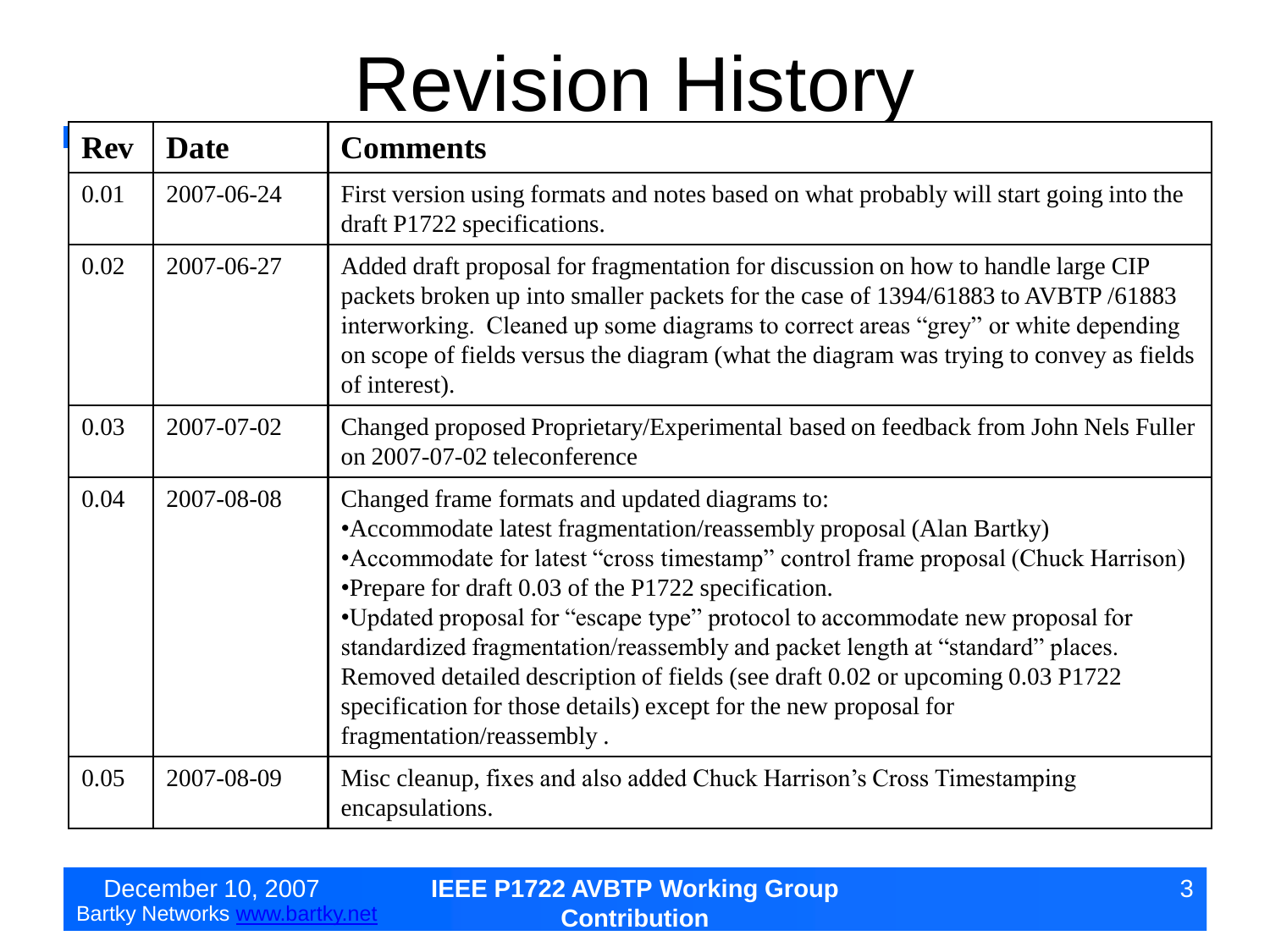# Revision History (continued)

| <b>Rev</b> | <b>Date</b>      | <b>Comments</b>                                                                                                                                                                                                                                                                                                                                                                                                                                                                                                                                                                                                                                                                                                                                                                                          |
|------------|------------------|----------------------------------------------------------------------------------------------------------------------------------------------------------------------------------------------------------------------------------------------------------------------------------------------------------------------------------------------------------------------------------------------------------------------------------------------------------------------------------------------------------------------------------------------------------------------------------------------------------------------------------------------------------------------------------------------------------------------------------------------------------------------------------------------------------|
| 0.06       | 2007-08-09       | Continuing misc. edits (using this presentation for source of master diagrams for<br>P1722 specification                                                                                                                                                                                                                                                                                                                                                                                                                                                                                                                                                                                                                                                                                                 |
| 0.07       | 2007-10-04       | Incorporated encapsulation changes as discussed at last face to face meeting and<br>teleconferences afterwards up to the present date (2007-10-04).<br>• Added 64 bit stream ID field to all AVBTP immediately following the Ethertype-<br>Subtype quadlet.<br>• Added 1 bit Control/Data Field in the 8 bit subtype field and changed the subtype to a<br>7 bit field. Adjusted values accordingly in the sub-type field as well.<br>•Changed all text within the diagrams to a consistent 12 point Arial font.<br>•Removed diagram showing Intermediate fragment as my understanding of consensus<br>is at least for 61883 over AVBTP, we will always put in the 1394-like and CIP header<br>into each and every fragment such that the sample data is always at the same offset for<br>each fragment. |
| 0.08       | $2007 - 11 - 04$ | •Per agreement from Santa Clara face to face meeting, changed all formats to be on<br>the same 32 bit alignment as IP packets.<br>•Re-drew MAC headers/frame format on separate diagram and removed MAC<br>headers from all AVBTP frame diagrams. Used 16 bit based diagrams for 802.3<br>and 32 bit for all AVBTP frames. Showed all indexes based on 0 being 1st<br>quadlet of the AVBTP frame.<br>• Added initial proposal for place for the new 8 bit field for tracking GM changes<br>proposed by Matt Mora and meeting with general approval so far in email.<br>• Added new Editor's proposal for adding a common length field for all control packets                                                                                                                                            |

| December 10, 2007      | <b>IEEE P1722 AVBTP Working Group</b> |
|------------------------|---------------------------------------|
| <b>Bartky Networks</b> | <b>Contribution</b>                   |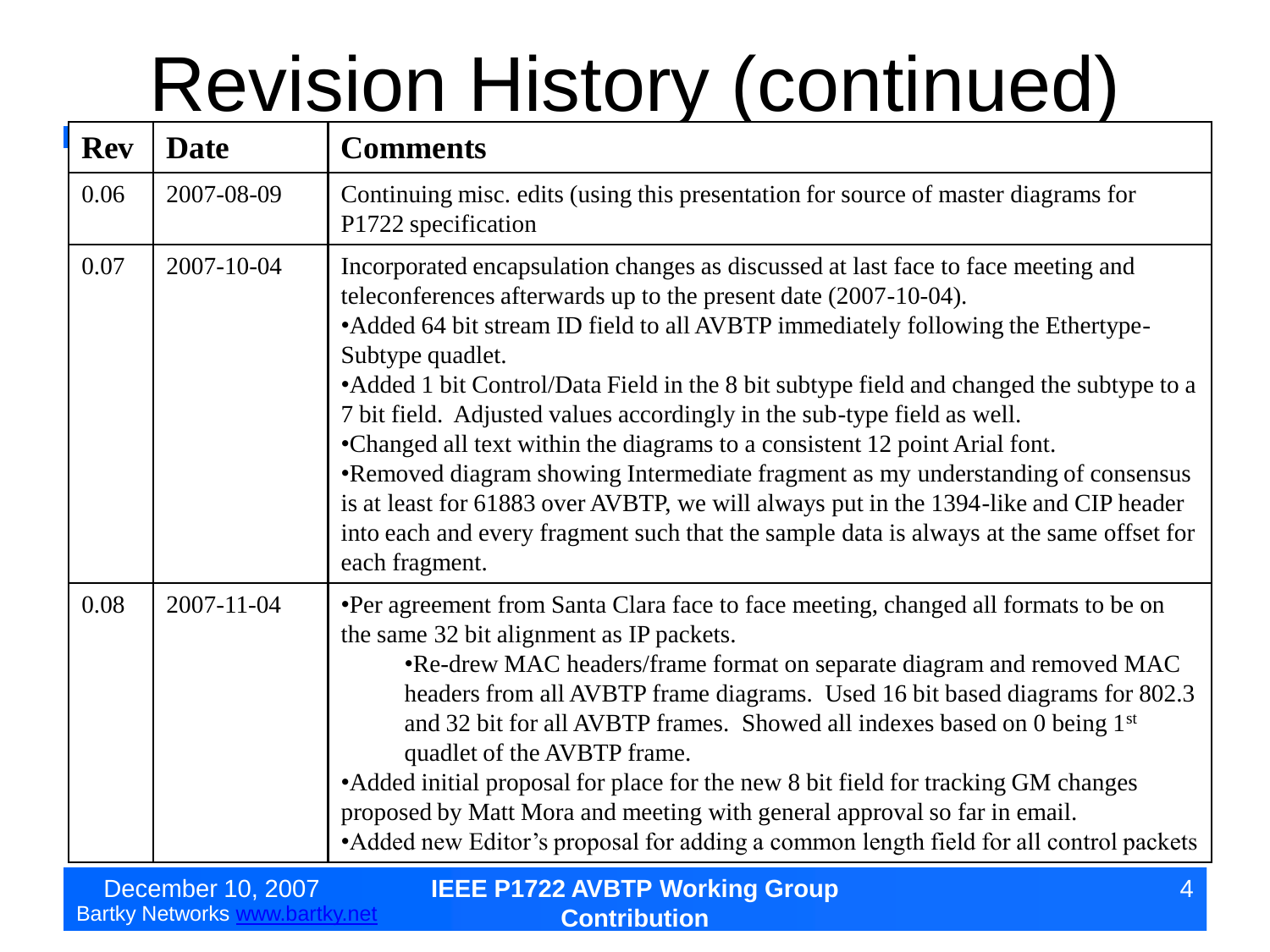# Revision History (continued)

| <b>Rev</b> | <b>Date</b> | <b>Comments</b>                                                                                                                                                                                                                                                                                                                                                                                                                                                                                                                                                                                                         |
|------------|-------------|-------------------------------------------------------------------------------------------------------------------------------------------------------------------------------------------------------------------------------------------------------------------------------------------------------------------------------------------------------------------------------------------------------------------------------------------------------------------------------------------------------------------------------------------------------------------------------------------------------------------------|
| 0.09       | 2007-11-27  | • Added in John Fuller's AV/C diagrams and adapted to new format to align to same<br>quadlet alignment as IP packets.<br>•Reduced control length field from 16 bits to 11 bits (still accommodates max size<br>Ethernet frame and allows 5 additional bits for other use)<br>• Added proposed 5 bit status field to all control packets (used to carry most status<br>information from John's proposal as well)<br>•Misc. cleanup<br>•Changed text on multiple slides from "packet" to "frame" (as convention in latest<br>draft is "packets" are to/from the layer above AVBTP and frames are to/from lower<br>layers. |
| 0.10       | 2007-11-29  | •Changed diagram for 64 bit stream ID field to match method used in 1394TA<br>documents for 64 bit fields.<br>• Added backup/misc. section in the back for misc. editor's cut and paste into P1722<br>draft.<br>• Got rid of all $0x$ (C convention) constants and changed to $\dots$ 16 (IEEE spec<br>convention)<br>•Updated Command Transport frames based on email 2007-11-29 from John Fuller                                                                                                                                                                                                                      |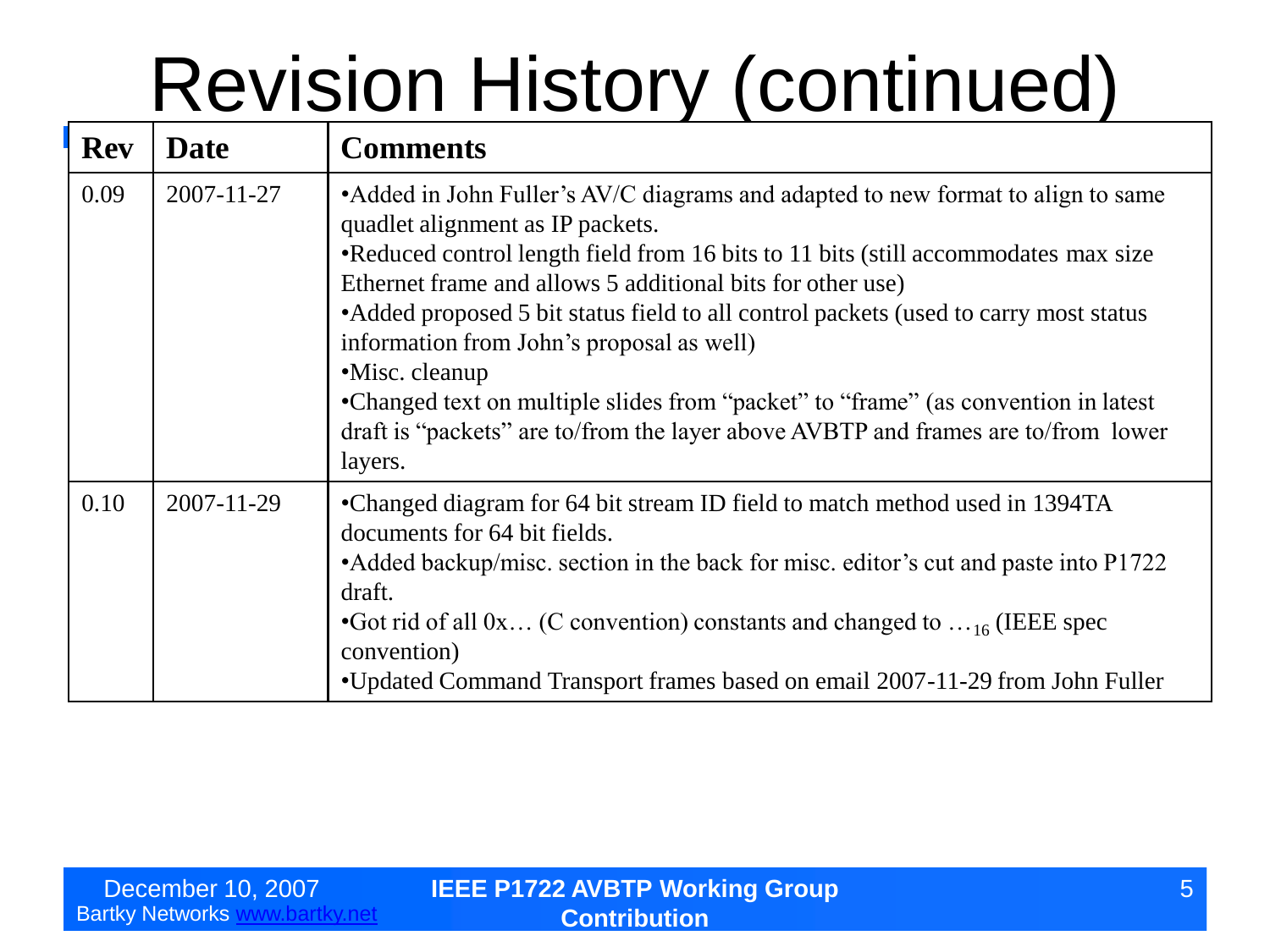# Revision History (continued)

| <b>Rev</b> | <b>Date</b>      | <b>Comments</b>                                                                                                                                                                                                                                                                                                                                           |
|------------|------------------|-----------------------------------------------------------------------------------------------------------------------------------------------------------------------------------------------------------------------------------------------------------------------------------------------------------------------------------------------------------|
| 0.11       | 2007-12-09       | •Updated per design discussions/comments from Fremont CA face to face meeting<br>• Added packet header length field (per John Nels Fuller's suggestion)<br>•For Stream data frame, changed stream_reserved to stream_reserved1 and<br>subtype_data2 to stream_reserved2<br>•Changed all occurrences of octet to byte<br>•Renamed misc. fields for clarity |
| 0.12       | $2007 - 12 - 10$ | • Changed CTP frames per discussion on AVBTP call<br>•Changed cmd_status to 5 bit field of first quadlet and removed quadlet no<br>longer needed on all responses except execute response<br>•Changed all 5 bit field to "reserved" in all actions except execute<br>• Fixed length fields accordingly                                                    |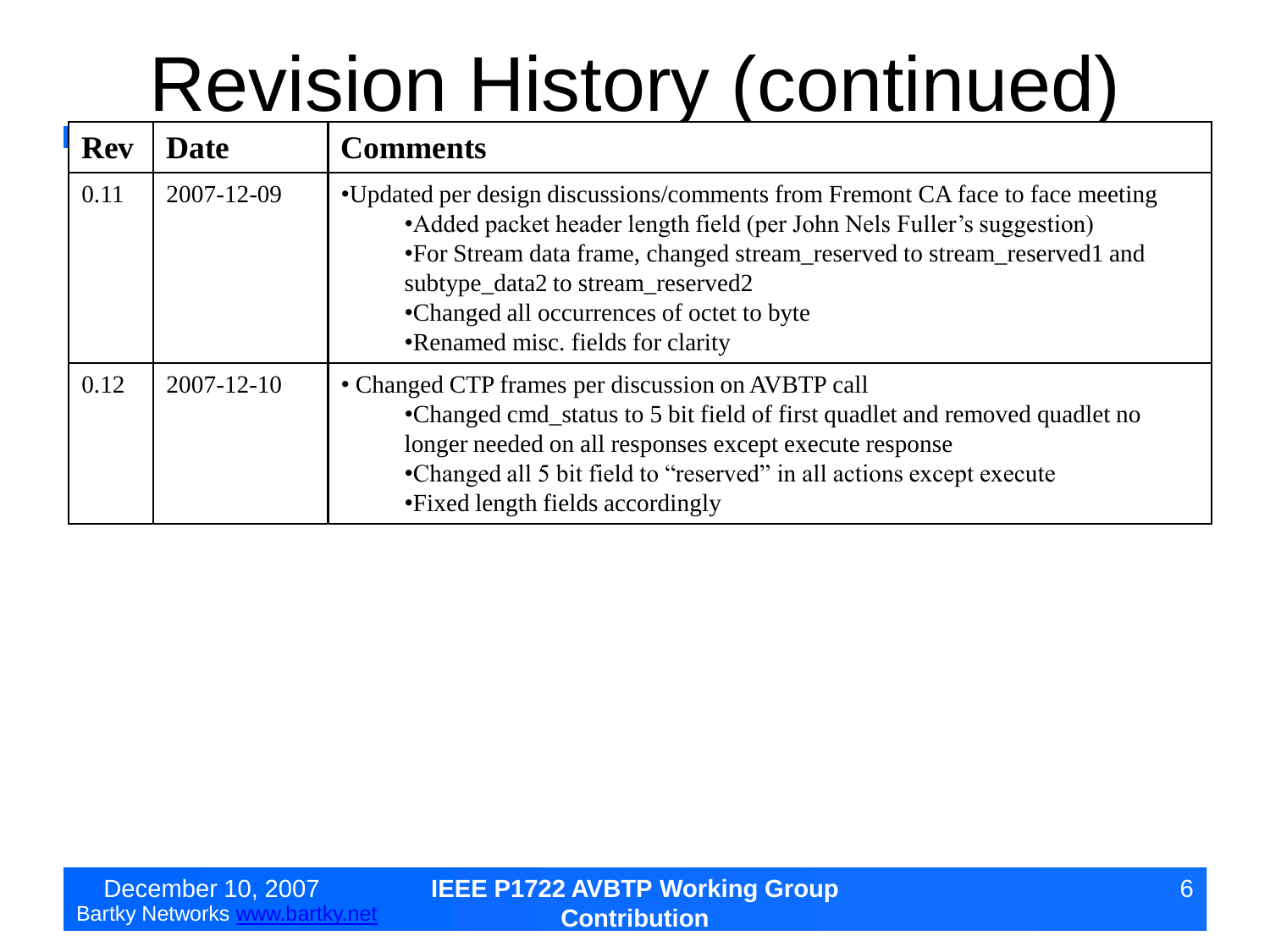### Encapsulation Design Assumptions

- AVBTP shall use 802.1AS for time base
- AVBTP shall be able to react to change in 802.1AS time (user changing time of day, change in Grandmaster, etc. (see 802.1AS assumptions from AVB document)).
- 61883 format over AVBTP will support presentation time using AVBTP timestamp field instead of current  $\overline{61883}$  SYT field
	- 1394/61883 to 1722/61883 gateways will have to take care of all SYT to AVBTP timestamp conversions, synchronization, cross timestamps, etc.
	- Editor's note: Need to work out SYT field for SPH = 1 packets as timestamps are on a per source packet basis (MPEG packet) instead of in the CIP header.
- AVBTP 61883 presentation time shall be relative to the 802.1AS clock
- Adapt 1394 AV/C Function Control Protocol (FCP) for use in 61883 over AVBTP.
- Proprietary encapsulations allowed via reserved subtype  $(7F_{16})$
- Allow for other future expansions via different subtypes.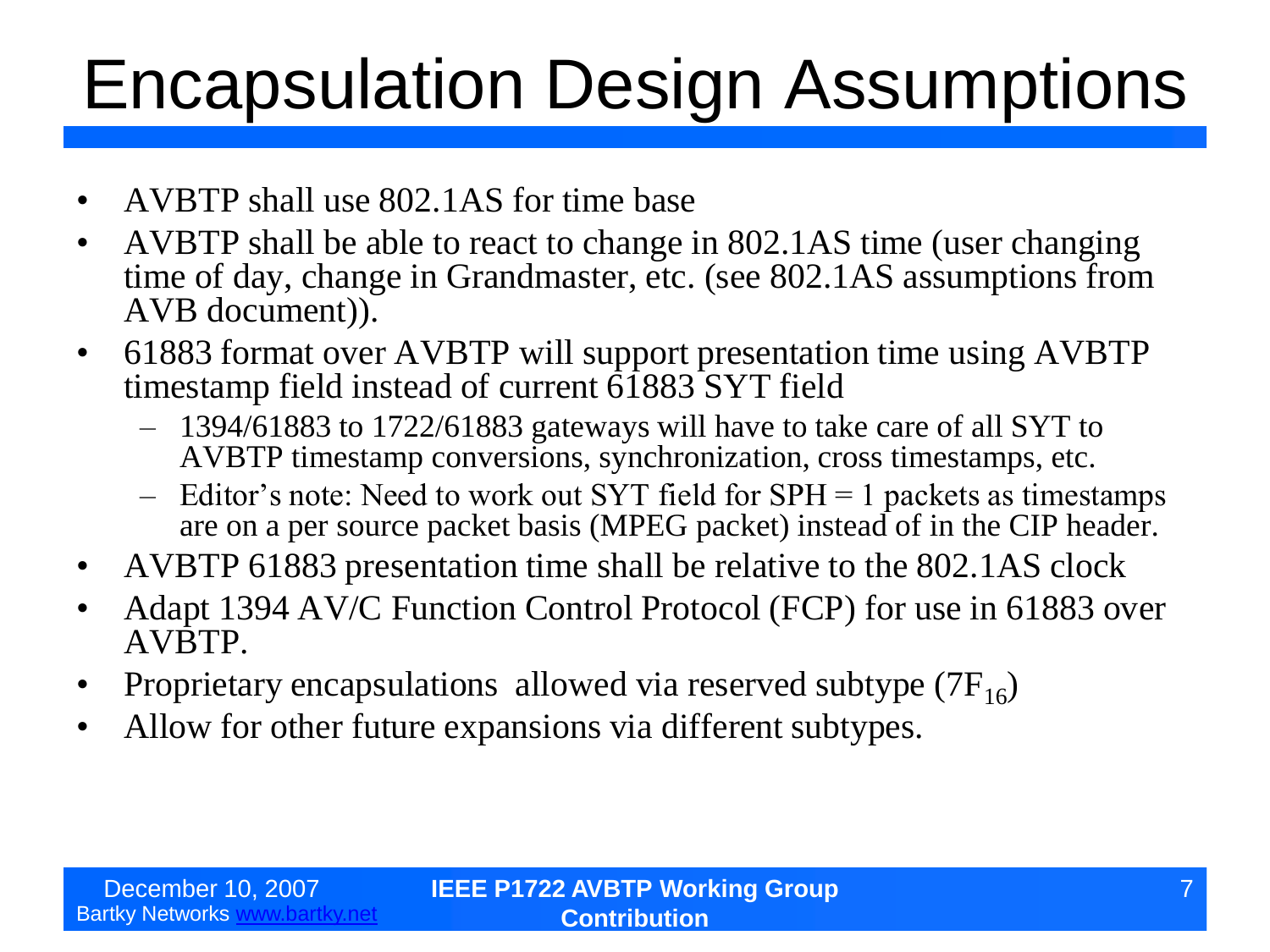### Encapsulation Assumptions

- All AVBTP packets shall contain a 64 bit 802.1Qat Stream ID field. That field shall be used for stream identification.
	- TBD: Relationship with source and destination MAC address.
	- TBD: Need to have a standard value that indicates that stream ID contains no data (perhaps all zeros or all ones?)
		- >>Editor prefers all zeros to avoid confusion with Broadcast MAC address of FF-FF-FF-FF-FF-FF.
- For AVBTP stream data and control frames, MAC Destination Address may be unicast, multicast or broadcast depending on the specification of the usage of each AVBTP control frame.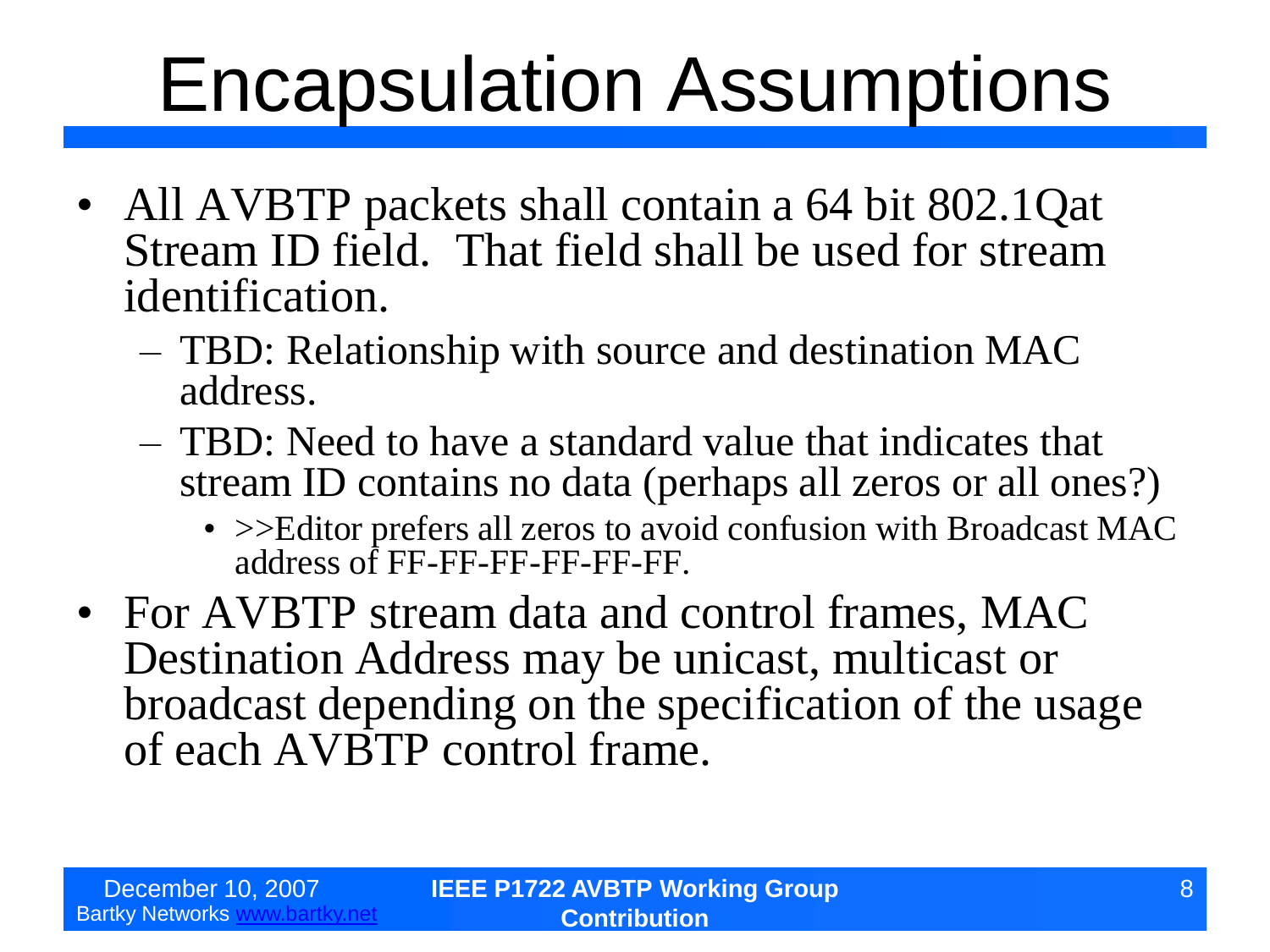### Encapsulation Assumptions

- All talkers shall always send stream data frames with 1st Ethertype field set to  $8100_{16}$ for 802.1 P/Q type.
- For AVBTP, talkers and controllers are not required to send stream control frames with an 802.1 P/Q tag.
- All AVBTP compliant devices must always be able to accept data and control frames with an 802.1 P/Q tag.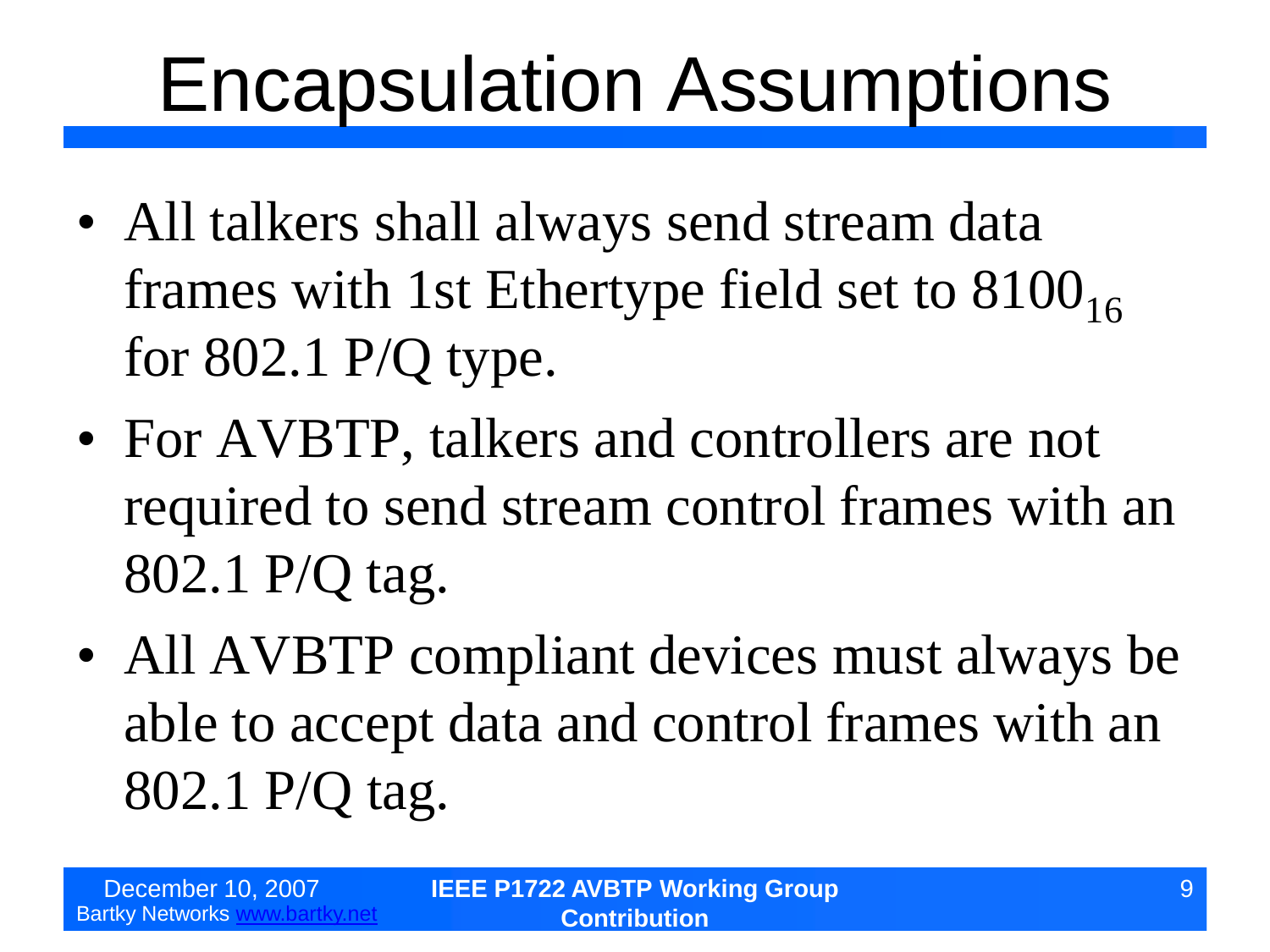### Encapsulation Assumptions

- VLAN Identifier (VID), 12 bits:
	- The VID is a VLAN and not a Stream Identifier
	- AVBTP stations must support VLAN ID of zero to send or receive for stream data traffic.
	- AVBTP stations are recommended to support other VLAN IDs, but it is not required.
	- Receiving AVBTP stations shall ignore the VLAN ID field (i.e. they will assume that if they receive frames, then they are a member of that VLAN).
- Canonical Format Indicator (CFI), 1 bit
	- AVBTP will only support CFI of zero.
- Priority Code Point (PCP), 3 bits:
	- For data streams, AVBTP talkers shall always use the appropriate value (default or as administered to a different value) for IEEE 802.1Qav class A or class B traffic.
		- $\bullet \Rightarrow$  Editor's note: Would actually prefer that we get a confirmation that 802.1Qat will tell us the value to use, and then we can just point to that standard.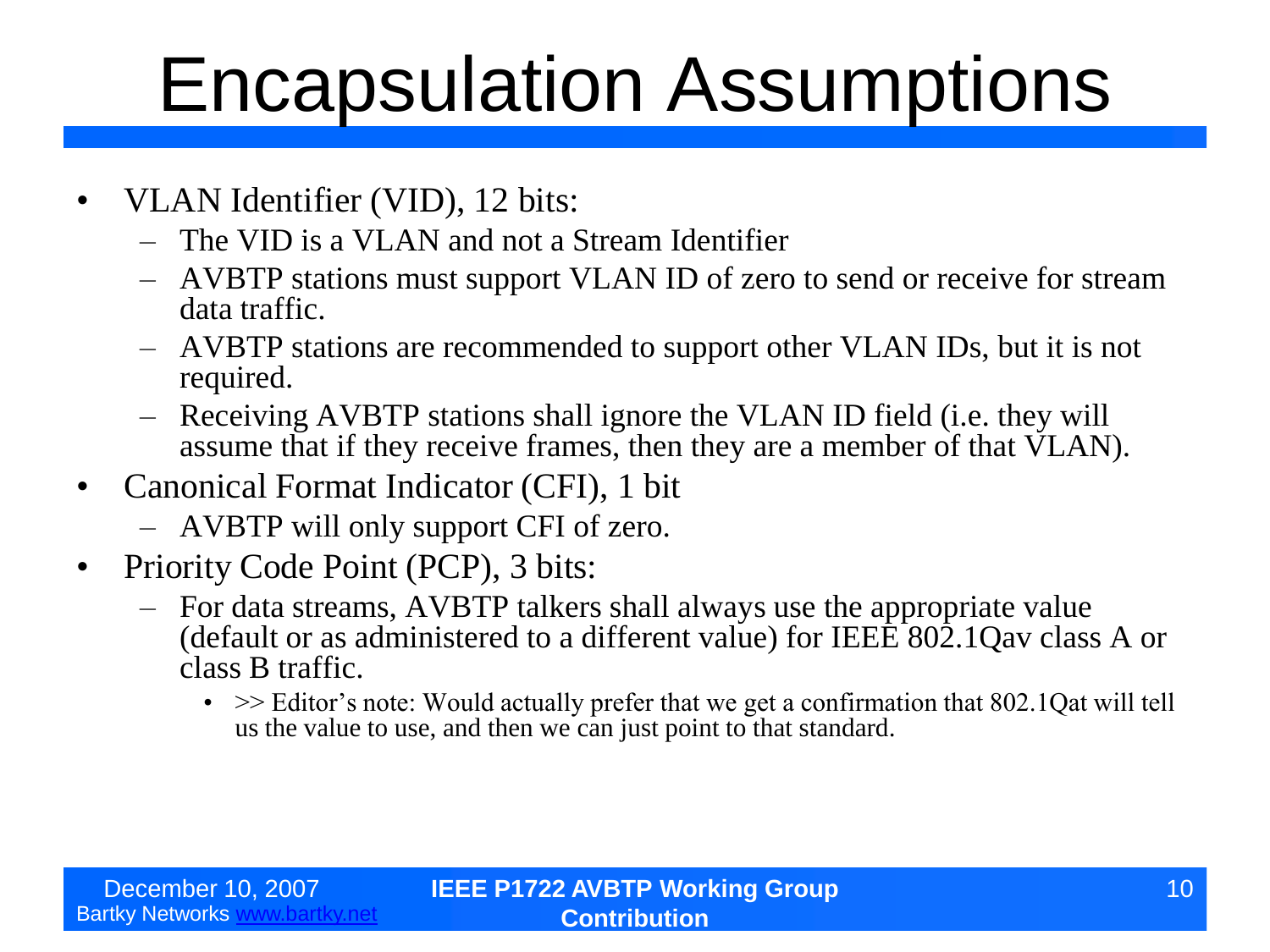### AVBTP 802.3 with 802.1Q Tag field MAC frame



**Note: AVBTP data stream frames must always use this format. AVBTP control frames may use this format on transmit. All AVBTP devices must be able to receive data or control frames in this format.**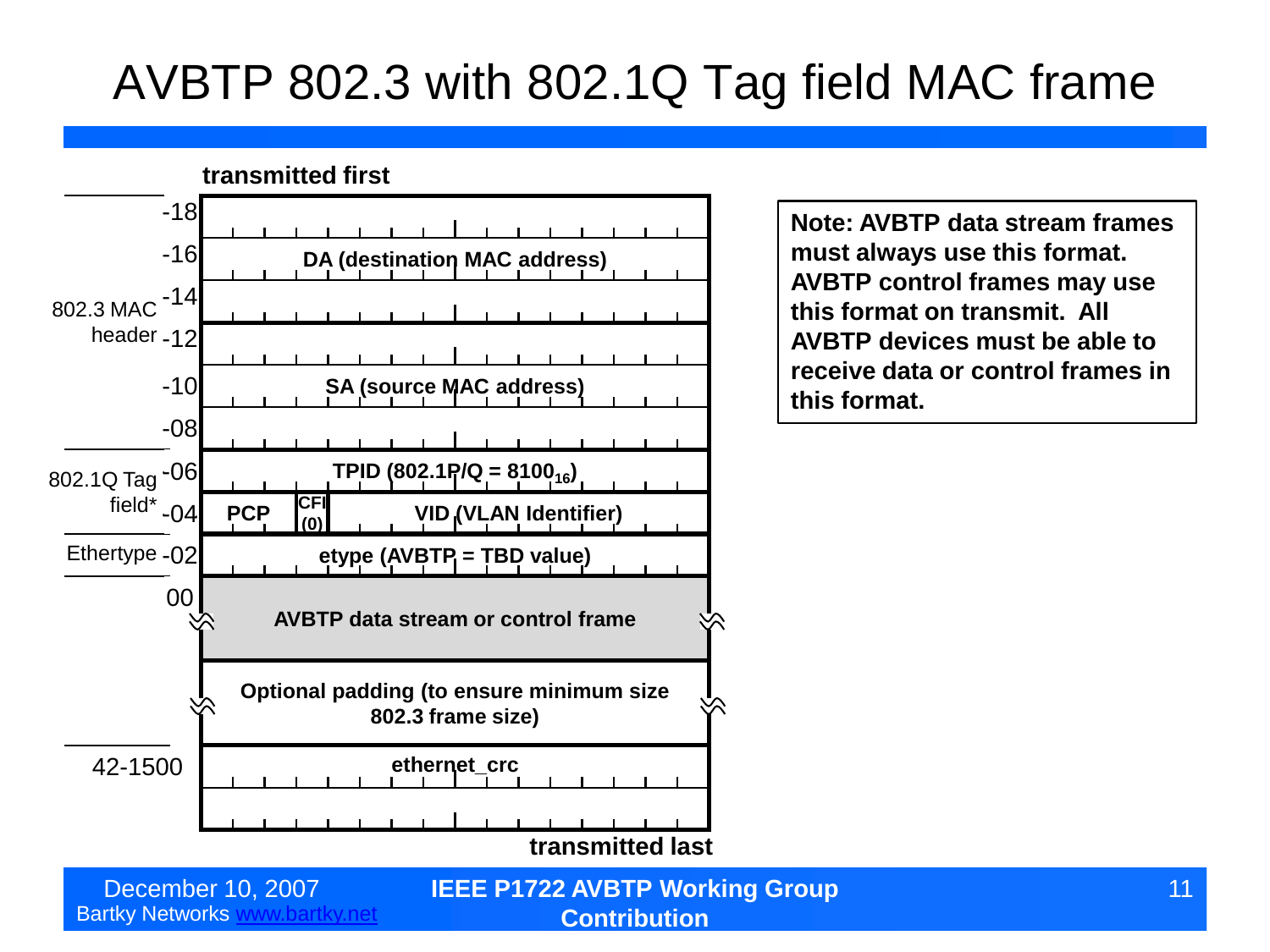#### AVBTP 802.3 without 802.1Q Tag field MAC frame



**Note: Only AVBTP control frames may use this format, data frames must have 802.1Q tag field**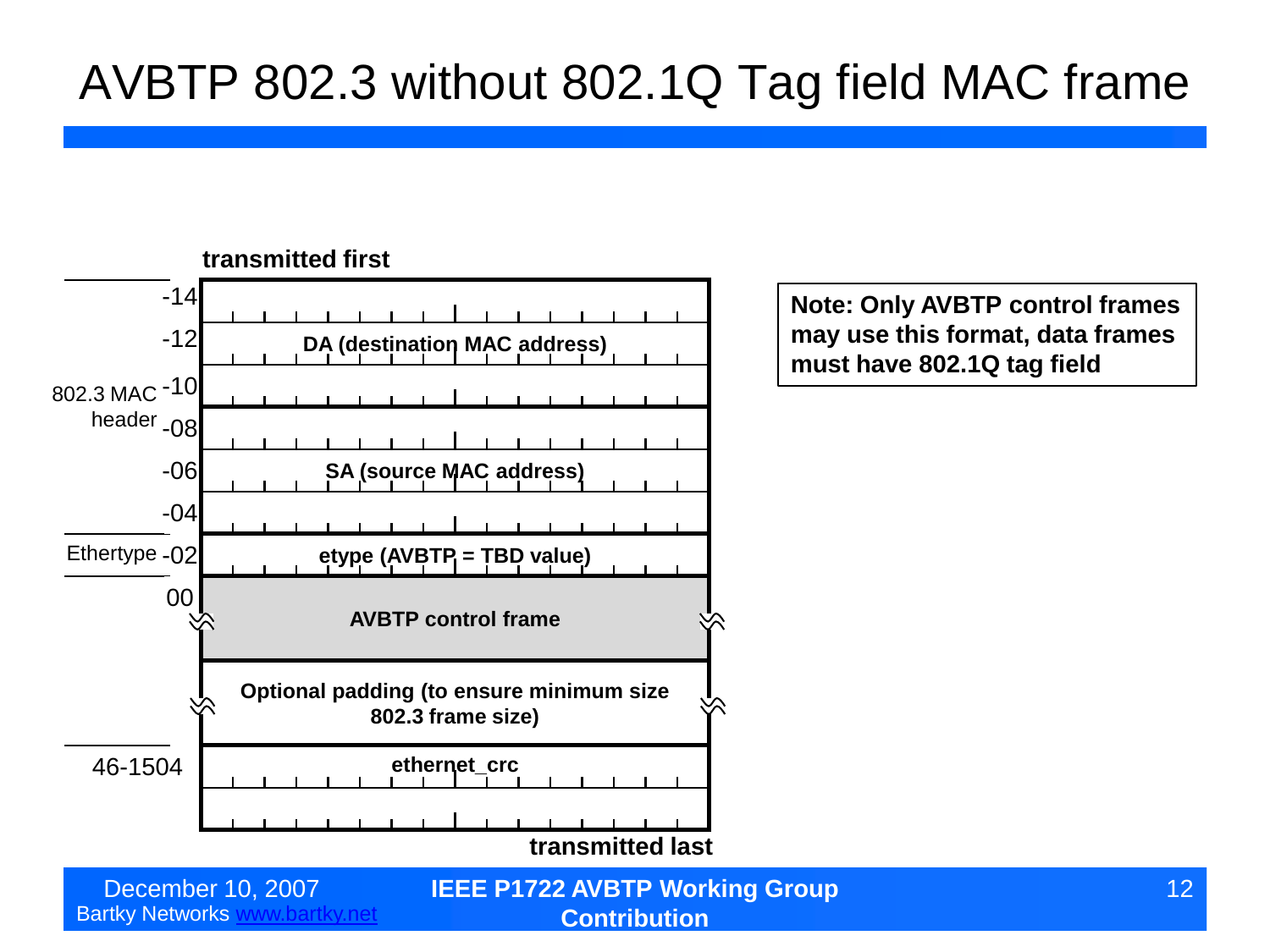#### AVBTP frame common fields

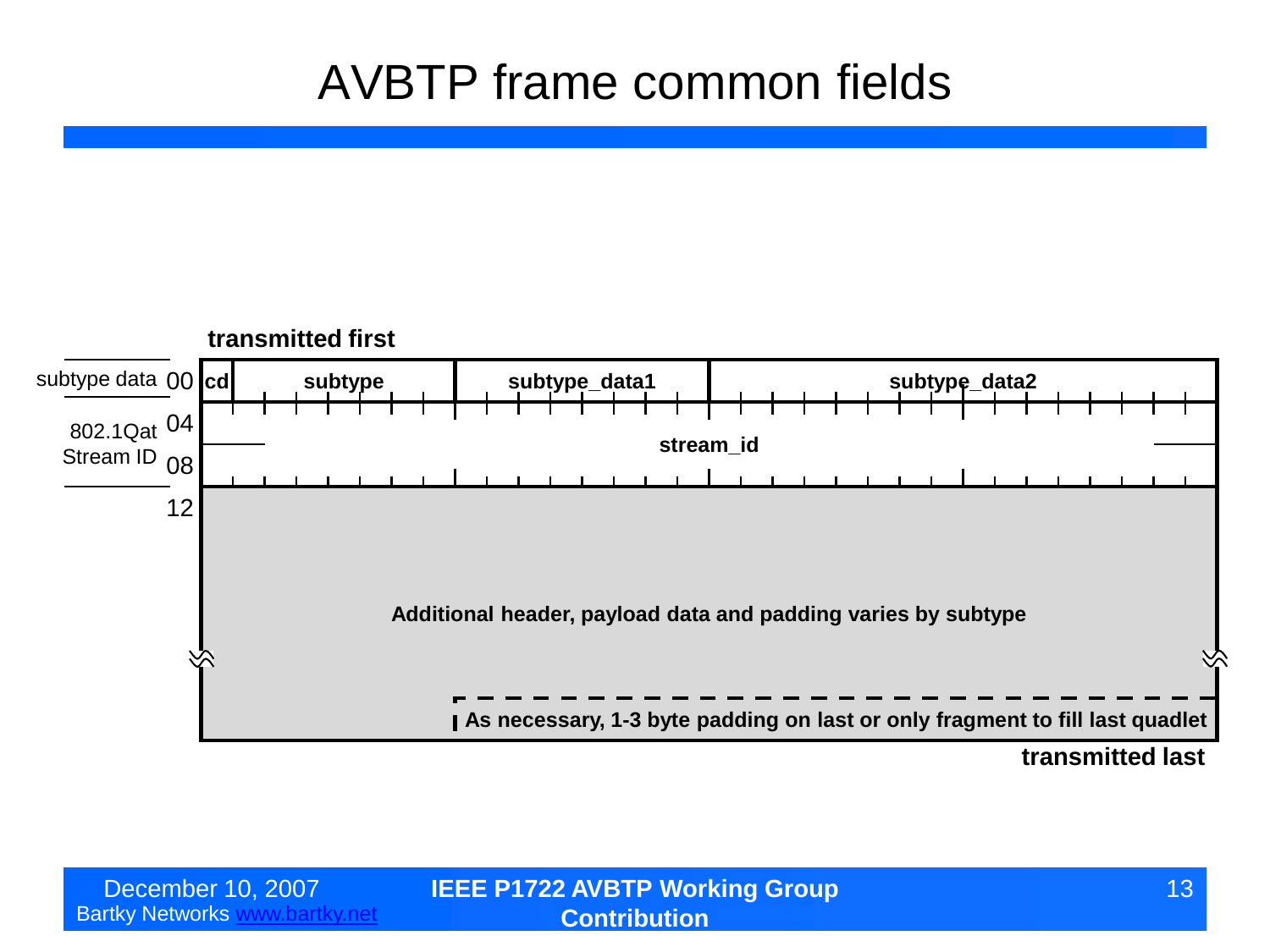#### Control frame common header

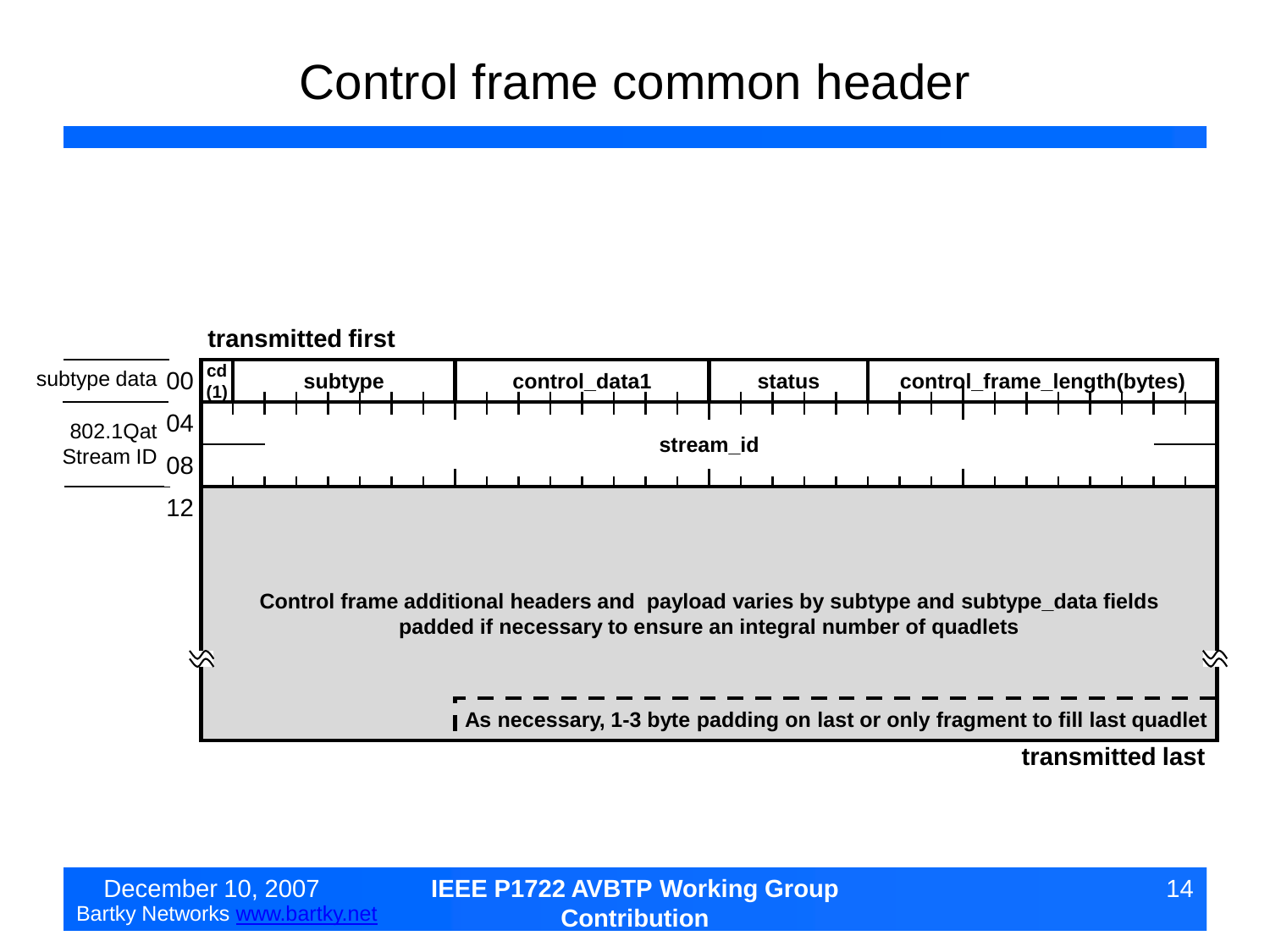#### AVBTP stream type data frame, general

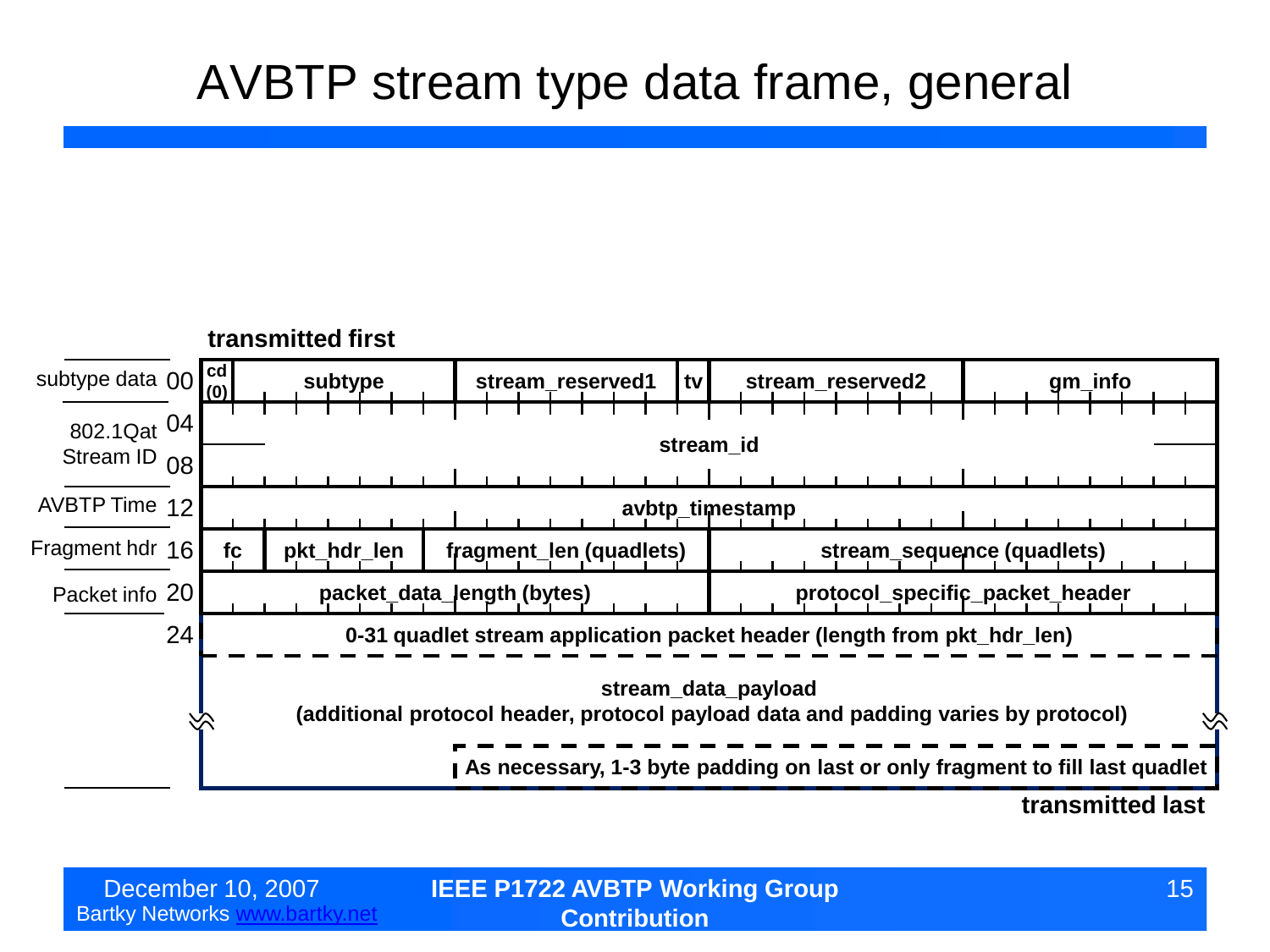#### Fragmentation, sequence, length stream fields

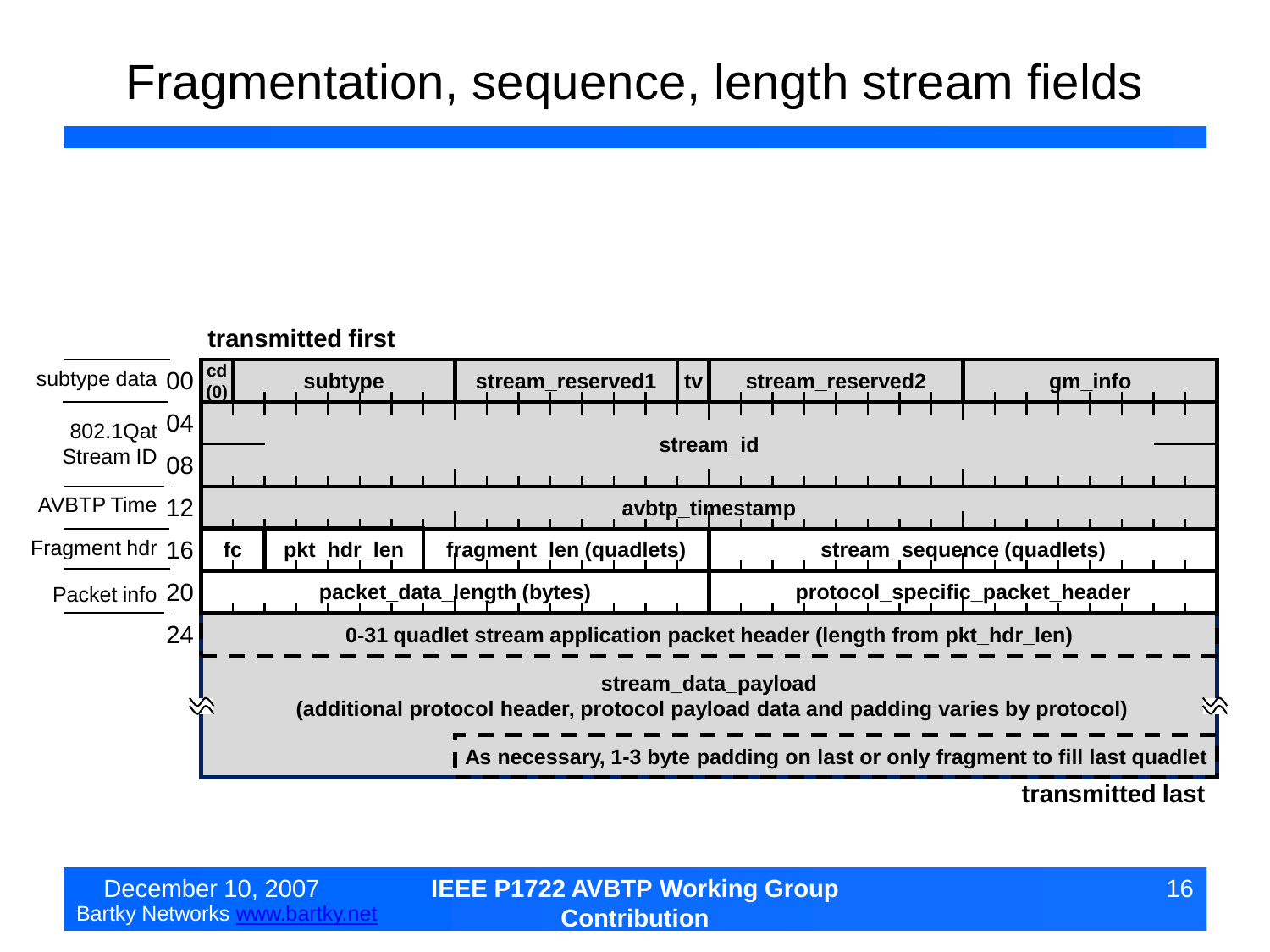#### Draft AVBTP Subtype 0, 61883/IIDC data packet



**transmitted last**

**December 10, 2007 <b>IEEE P1722 AVBTP Working Group THE CONST AND A SET A** 17 **Contribution**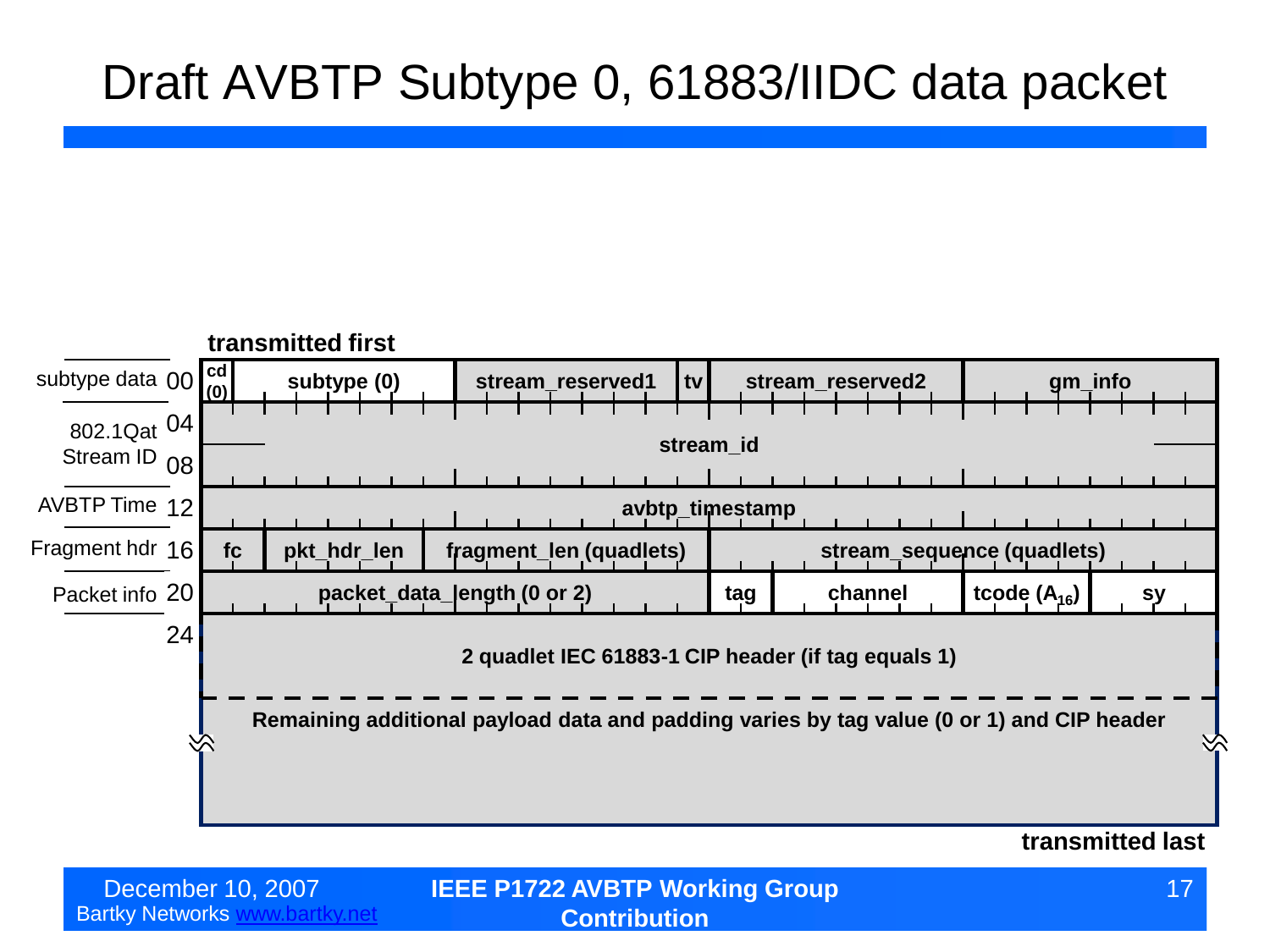#### Draft AVBTP IIDC Stream Data packet



**transmitted last**

**\*Note: Current standard for IIDC restricts channel ID to 0-15**

**Bartky Networks [www.bartky.net](http://www.bartky.net/) IEEE P1722 AVBTP Working Group**  December 10, 2007 18 **Contribution**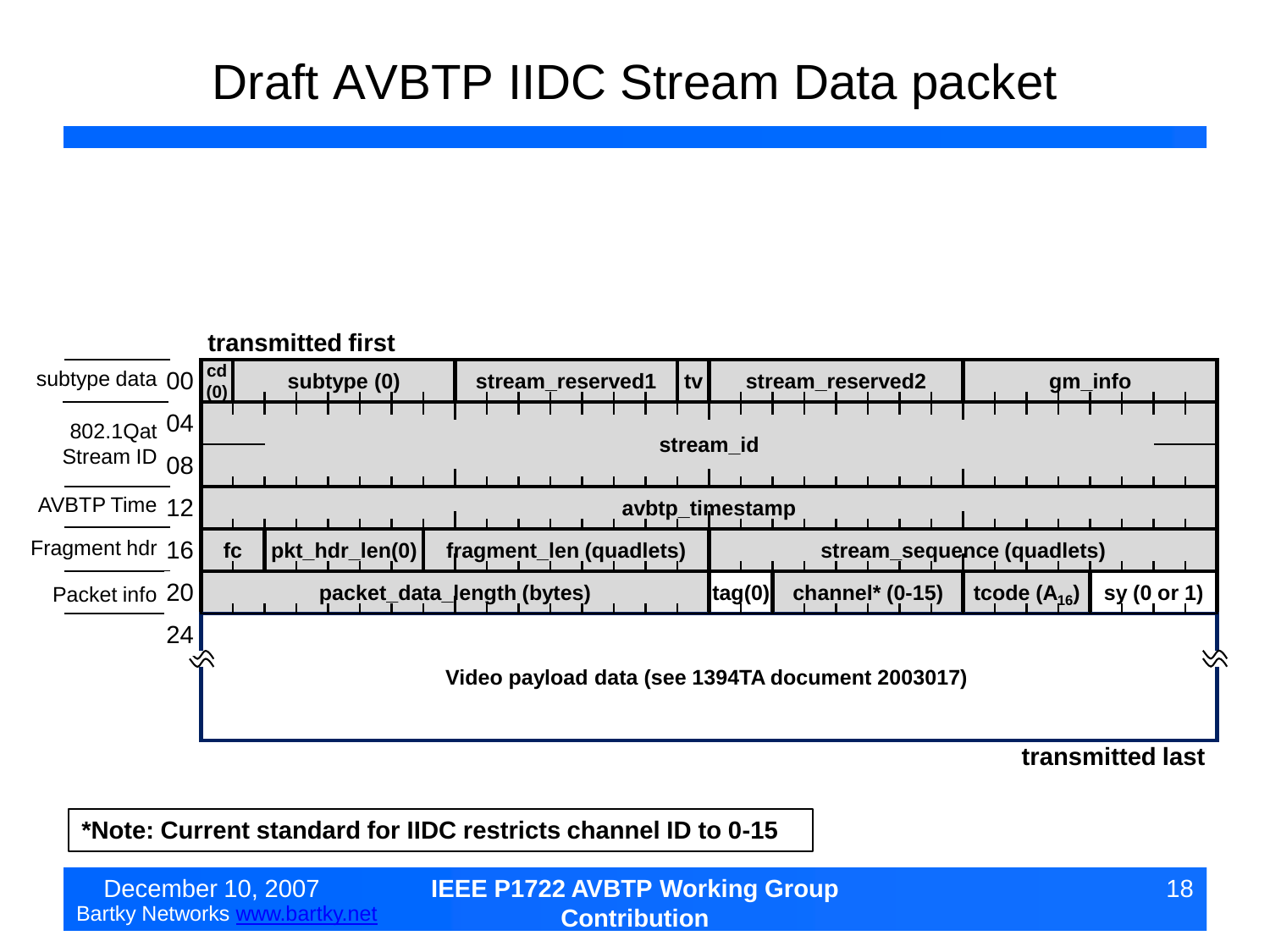### Draft AVBTP CIP Stream Data packet, SPH(0)



**transmitted last**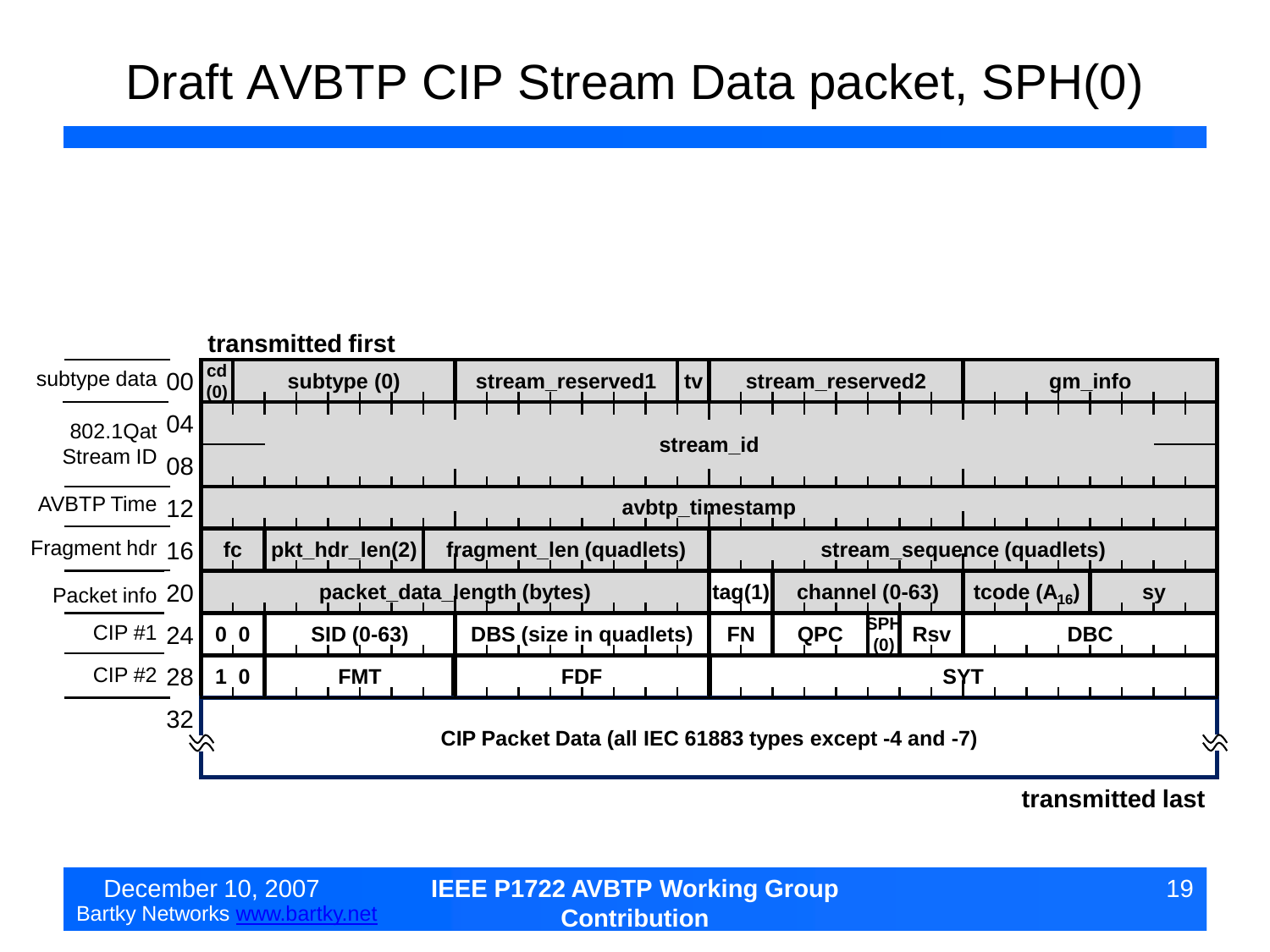### Draft AVBTP CIP Stream Data packet, SPH(1)



**Bartky Networks [www.bartky.net](http://www.bartky.net/)** 

**IEEE P1722 AVBTP Working Group**  December 10, 2007 20 **Contribution**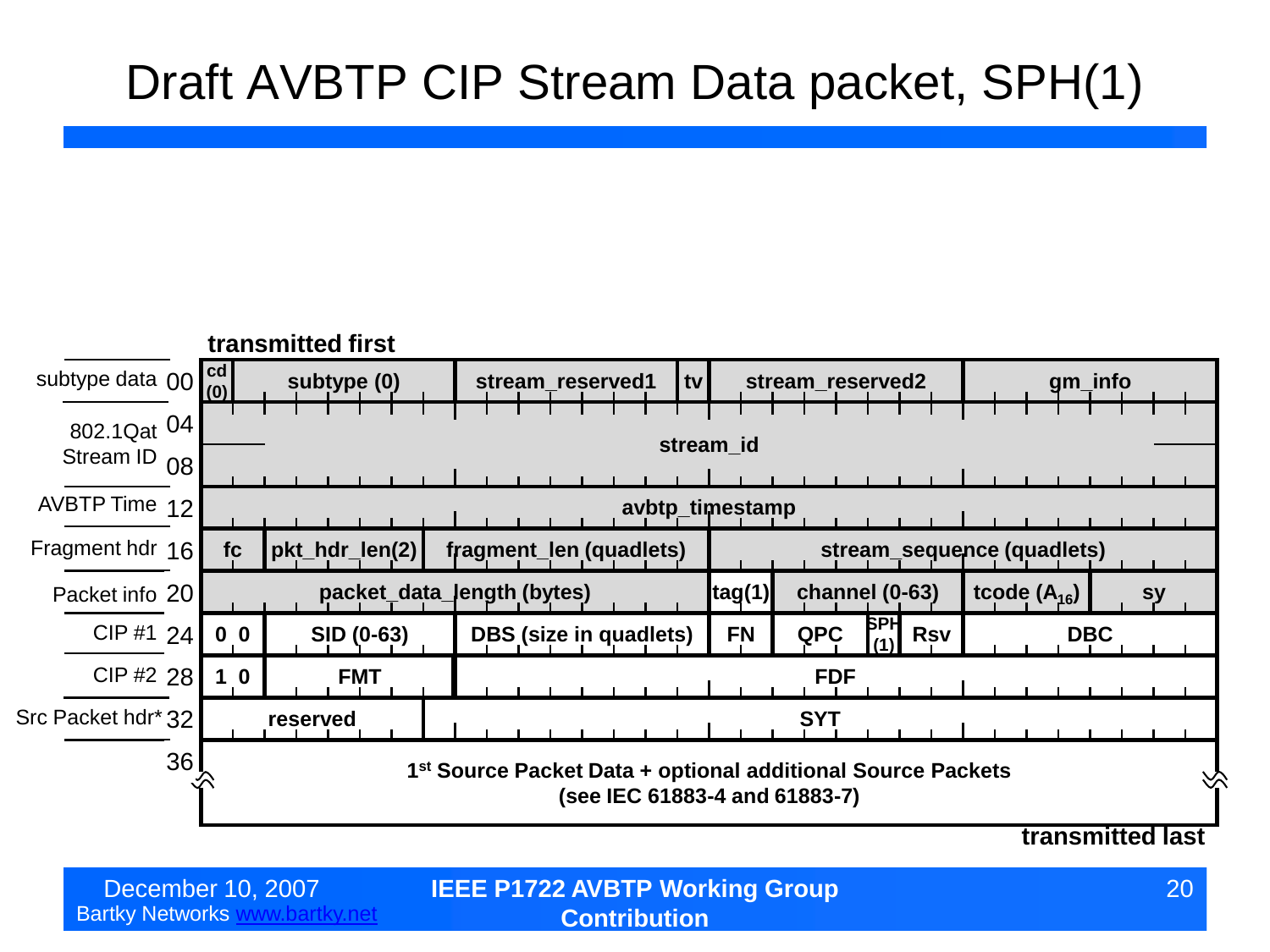#### Command Transport Protocol (CTP) frame



**transmitted last**

Bartky Networks [www.bartky.net](http://www.bartky.net/)

**IEEE P1722 AVBTP Working Group**  December 10, 2007 21 **Contribution**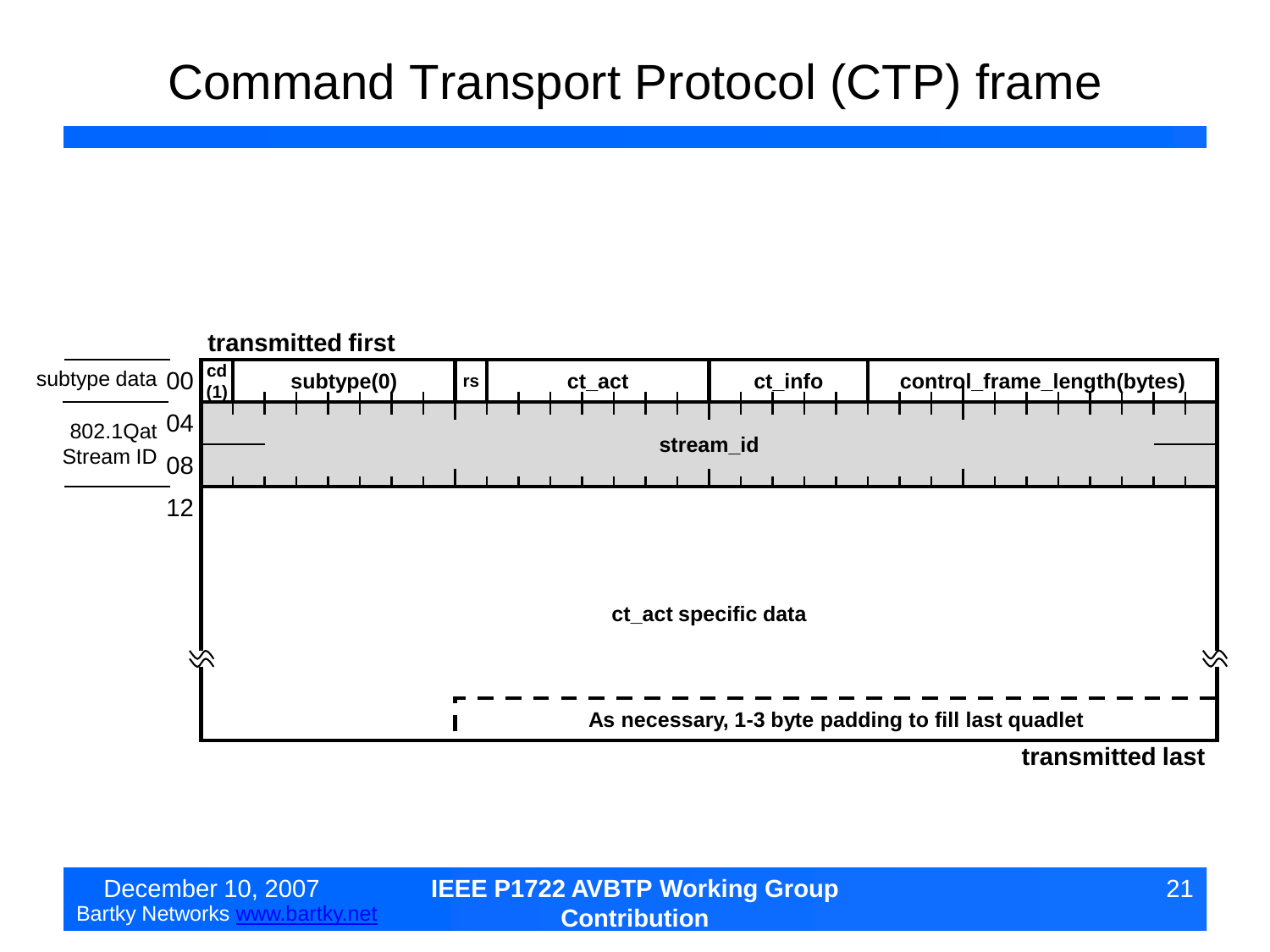### Login (CTP) frames

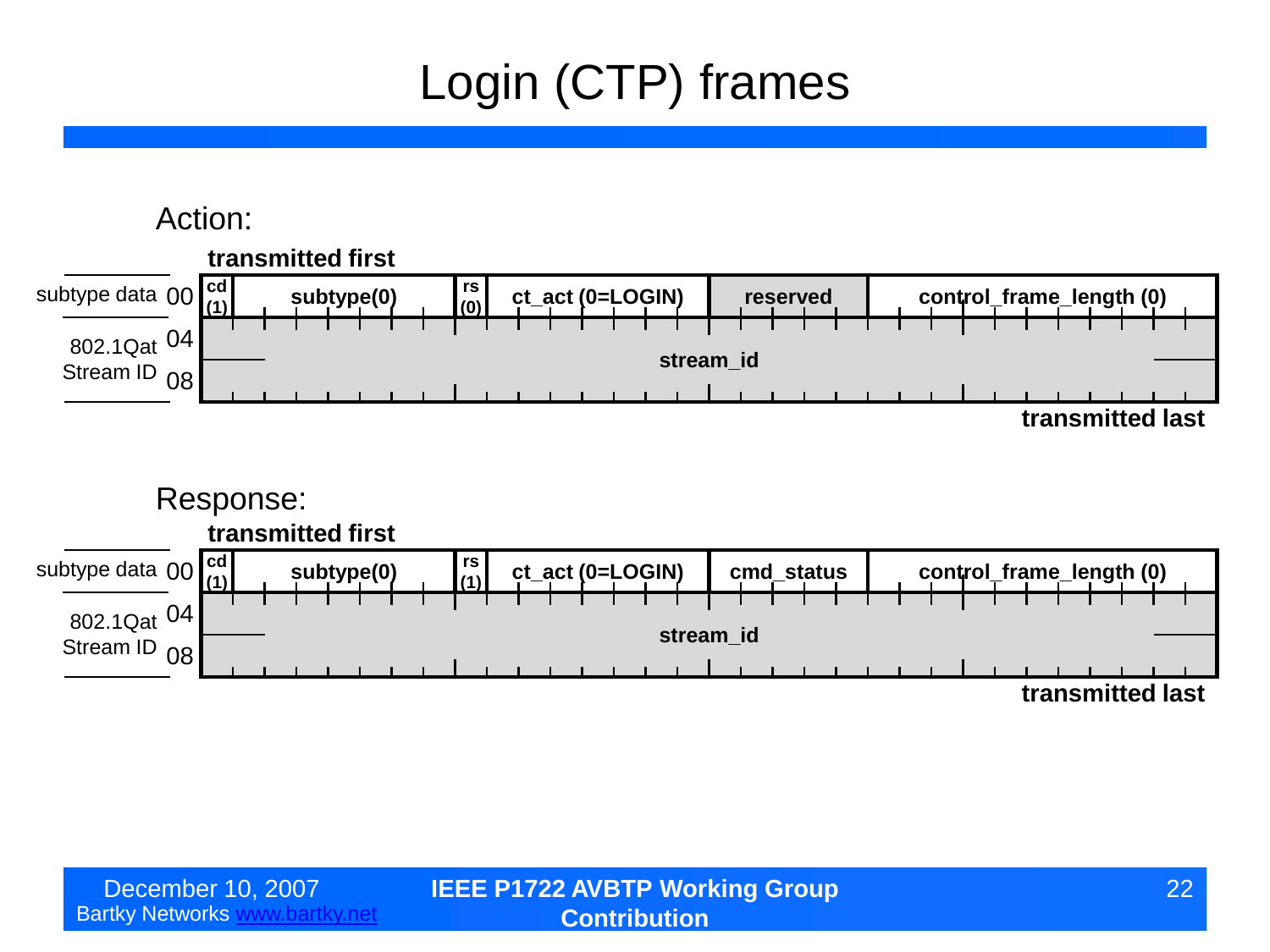### Logout (CTP) frames

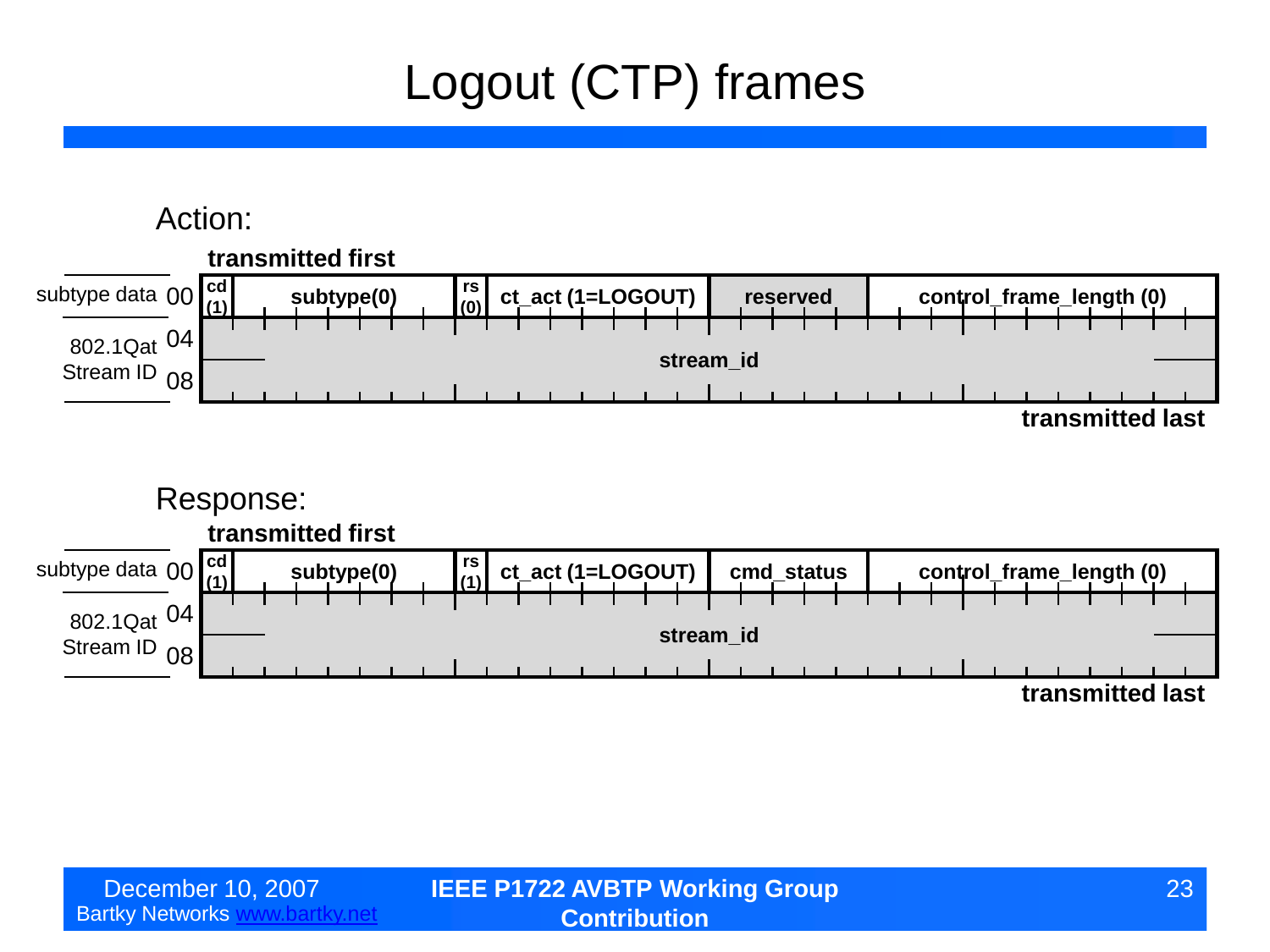### Sequence Number Reset (CTP) frames

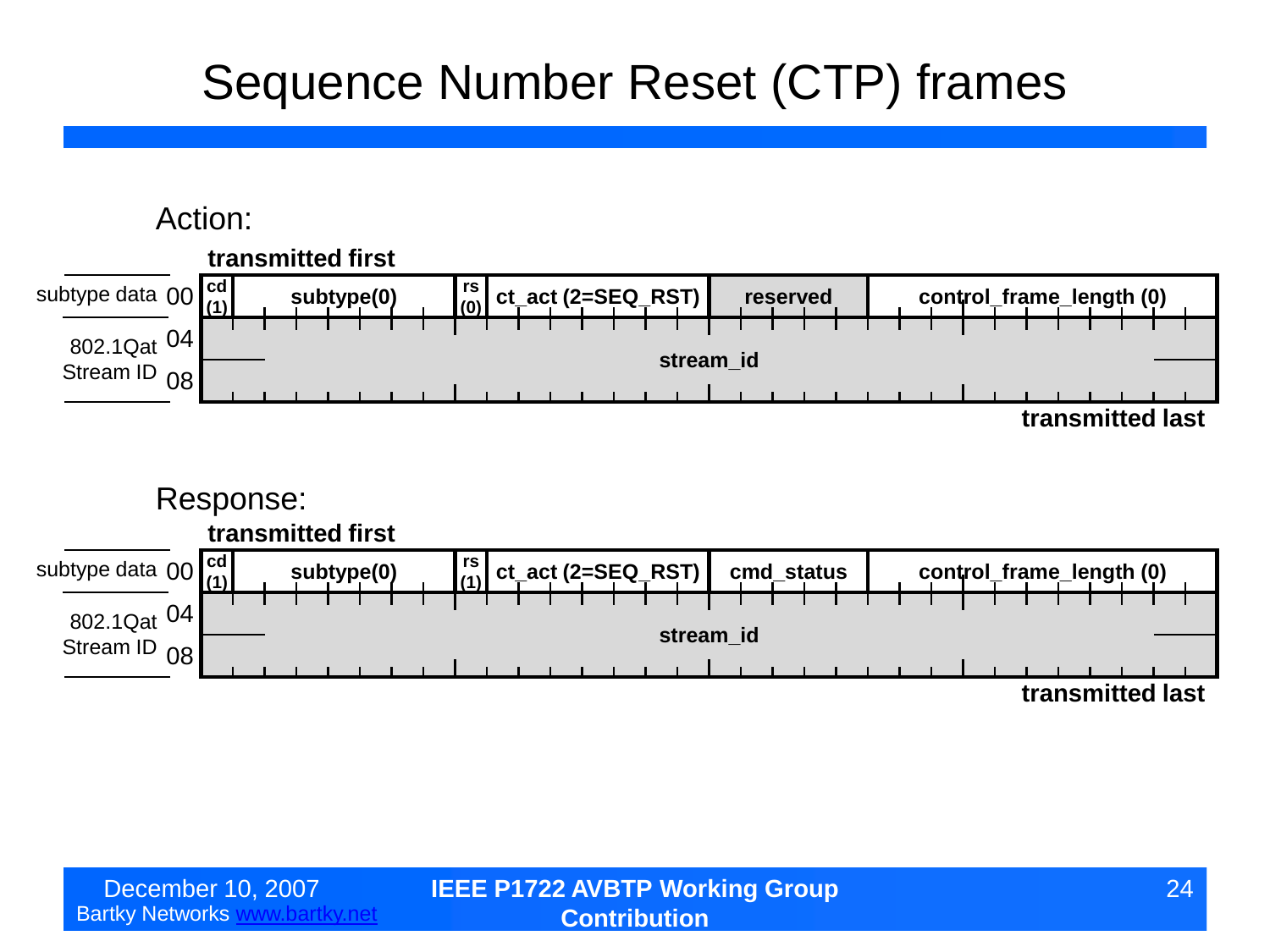### Execute Action (CTP) frames

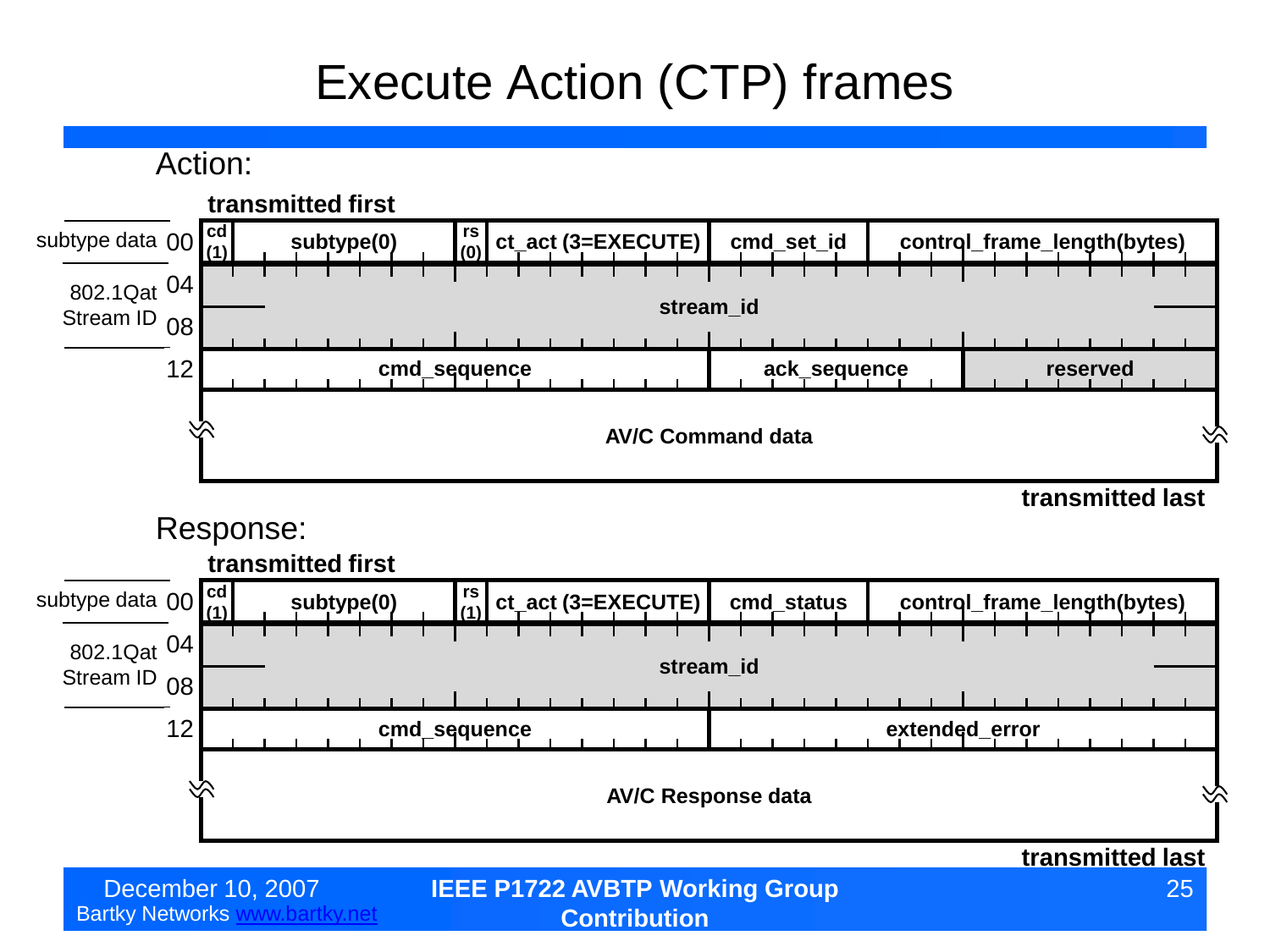#### AVBTP Proprietary/Experimental Stream Data format



**transmitted last**

**Contribution**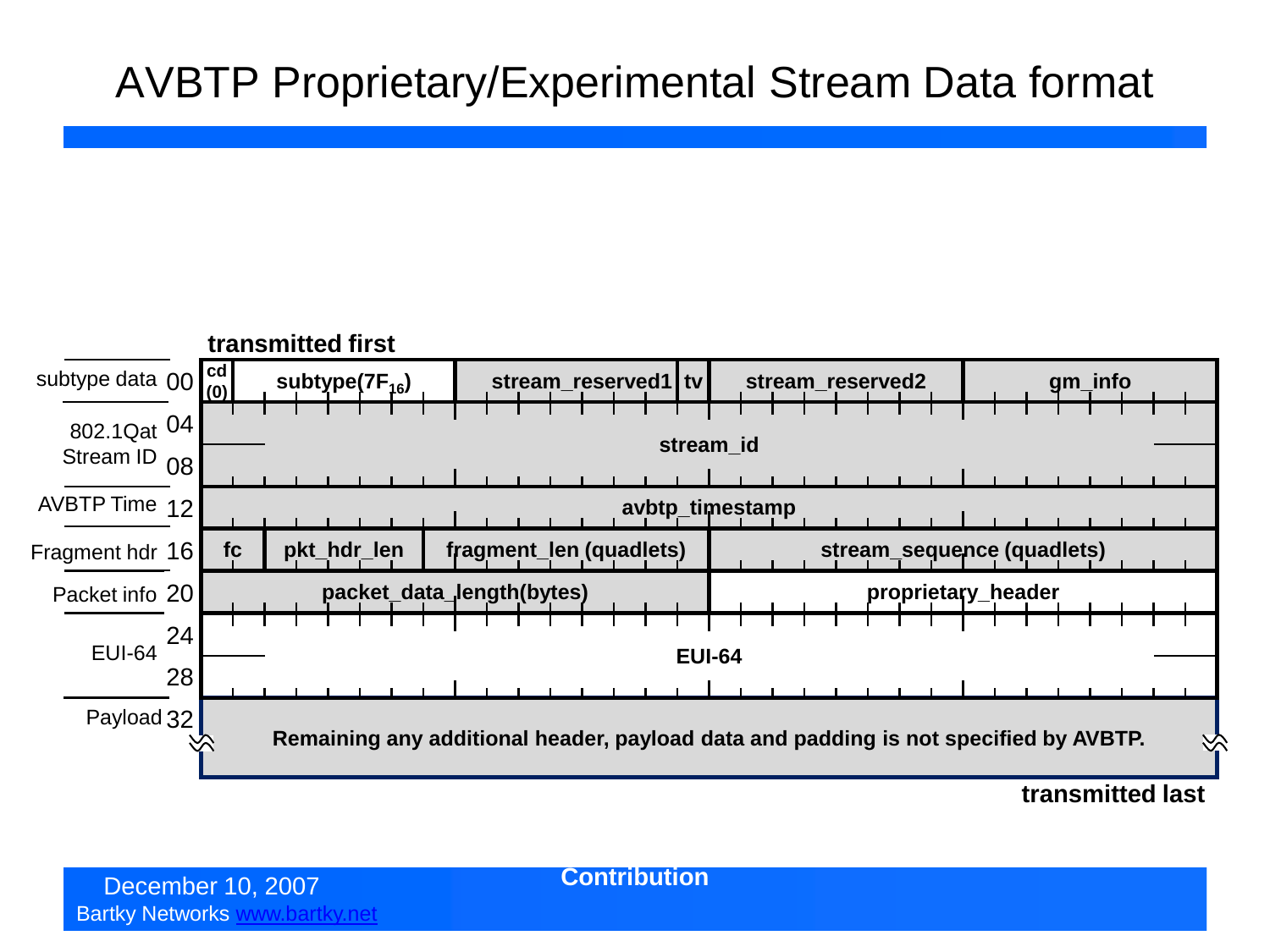#### AVBTP Proprietary/Experimental control format



**IEEE P1722 AVBTP Working Group**  December 10, 2007 27 **Contribution**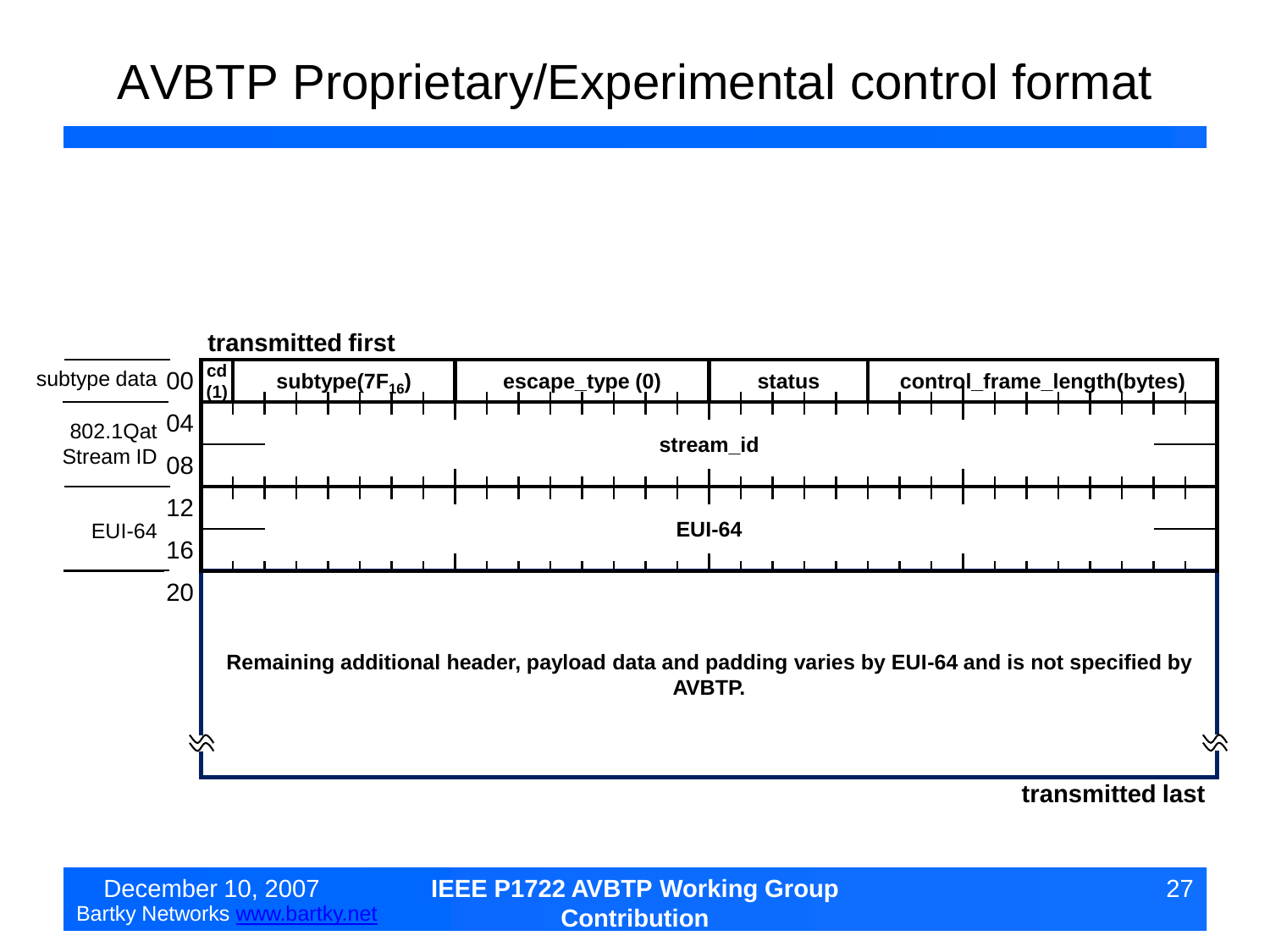#### Cross Timestamp (XTS) frame



**transmitted last**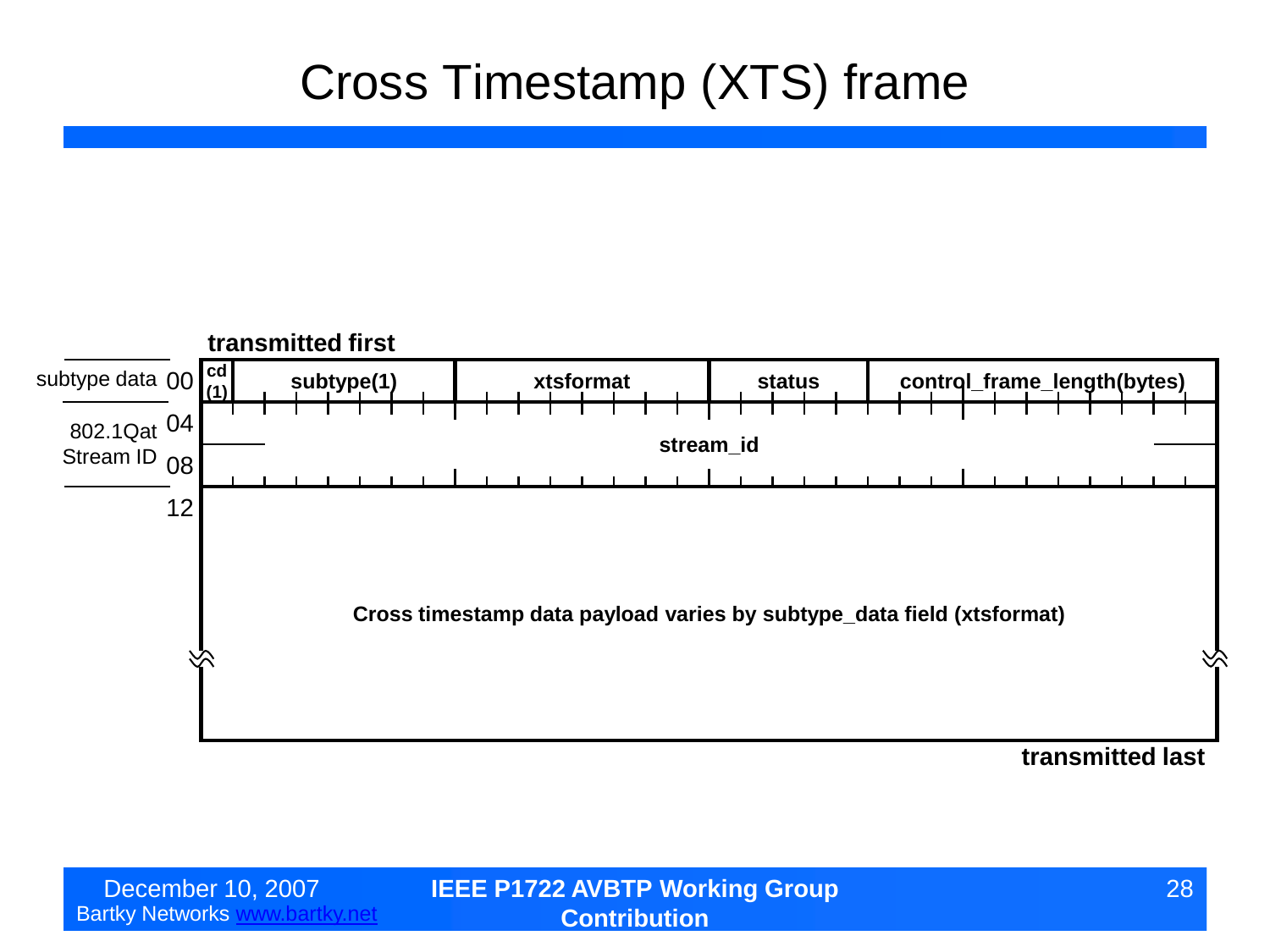#### Full SYT format XTS frame

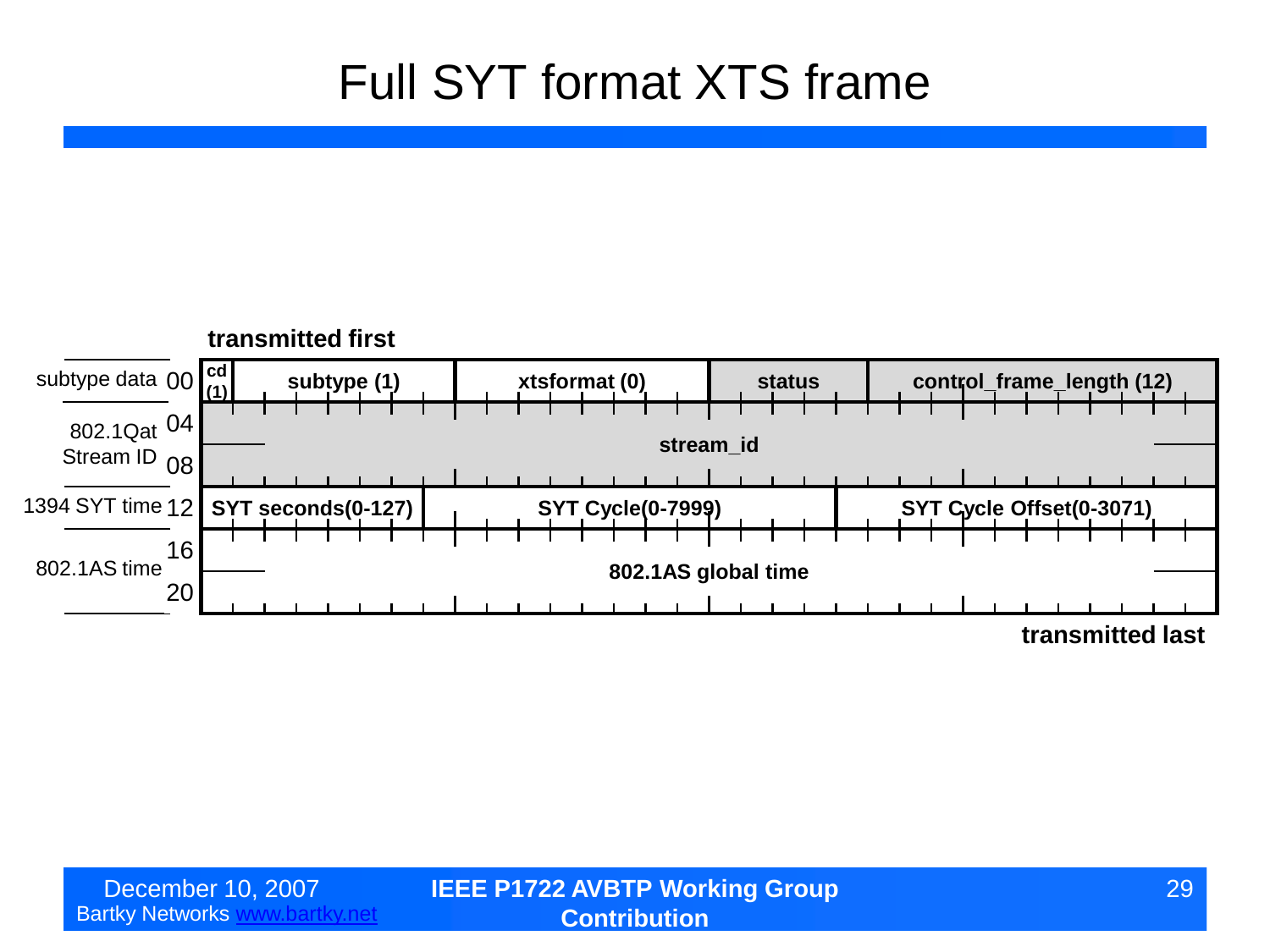#### Update SYT format XTS frame

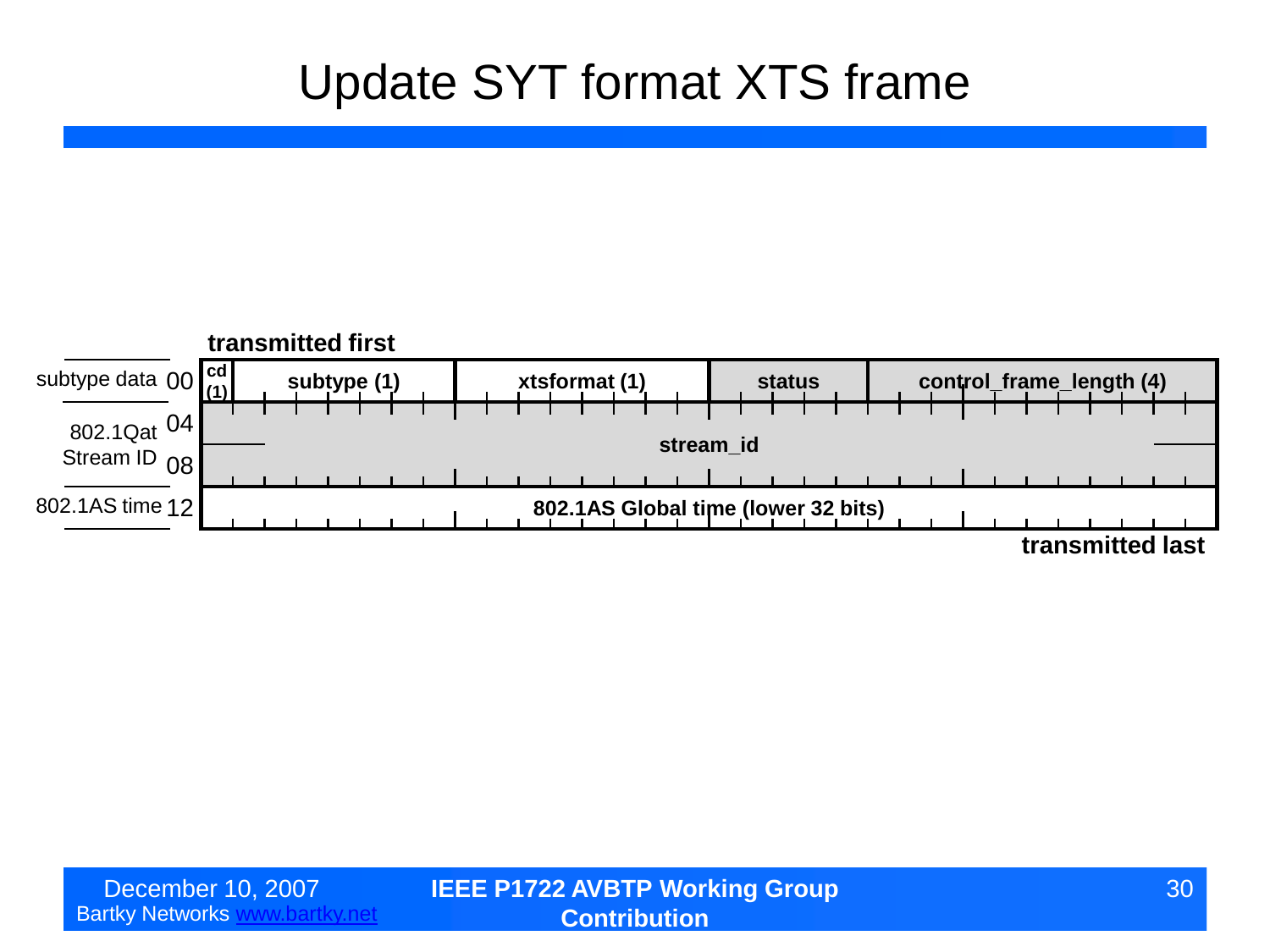#### Generic format XTS frame

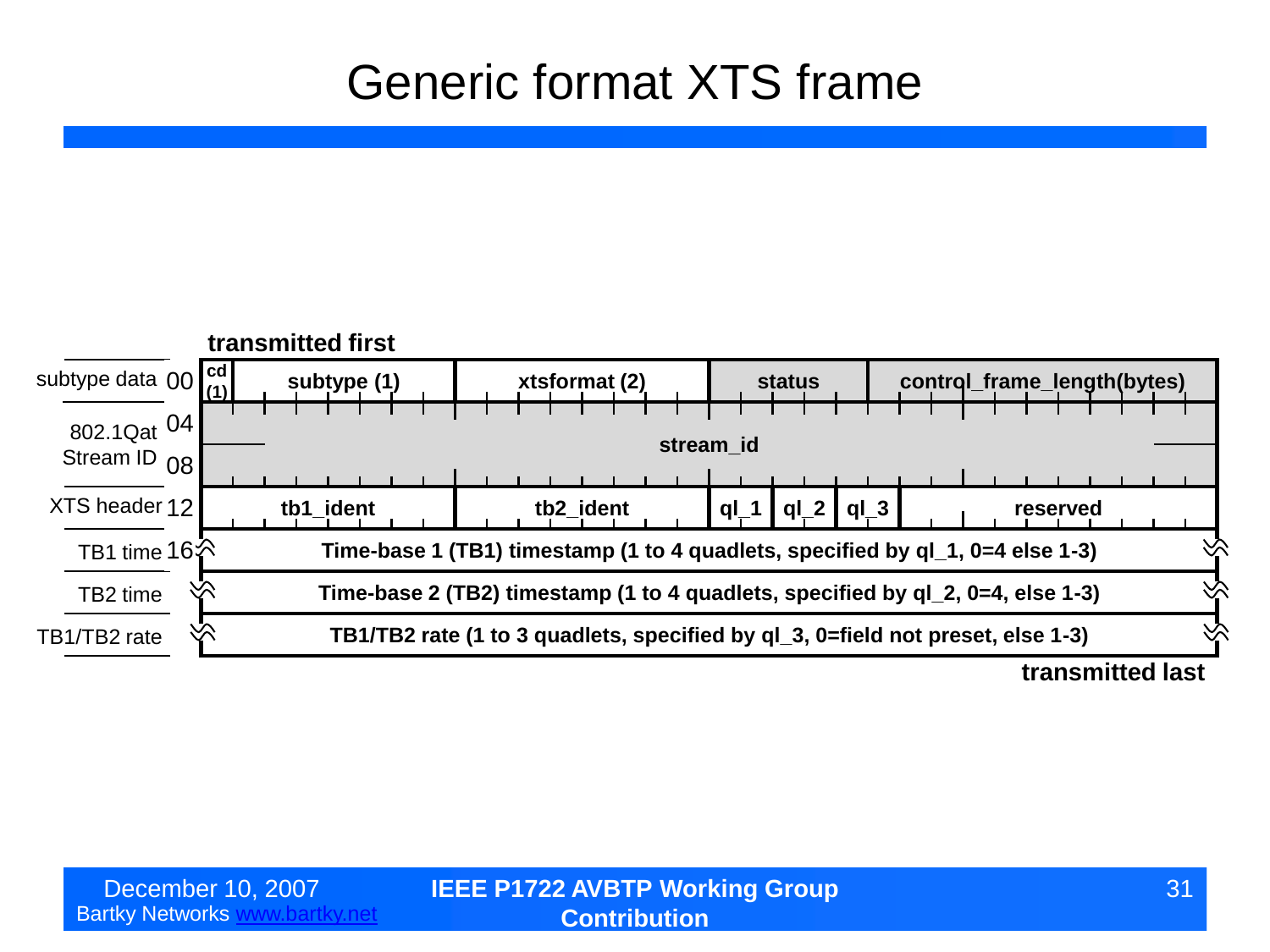### Backup and misc.

### Editor's placeholder for misc. other data, diagrams, etc.

**December 10, 2007 IEEE P1722 AVBTP Working Group Contribution**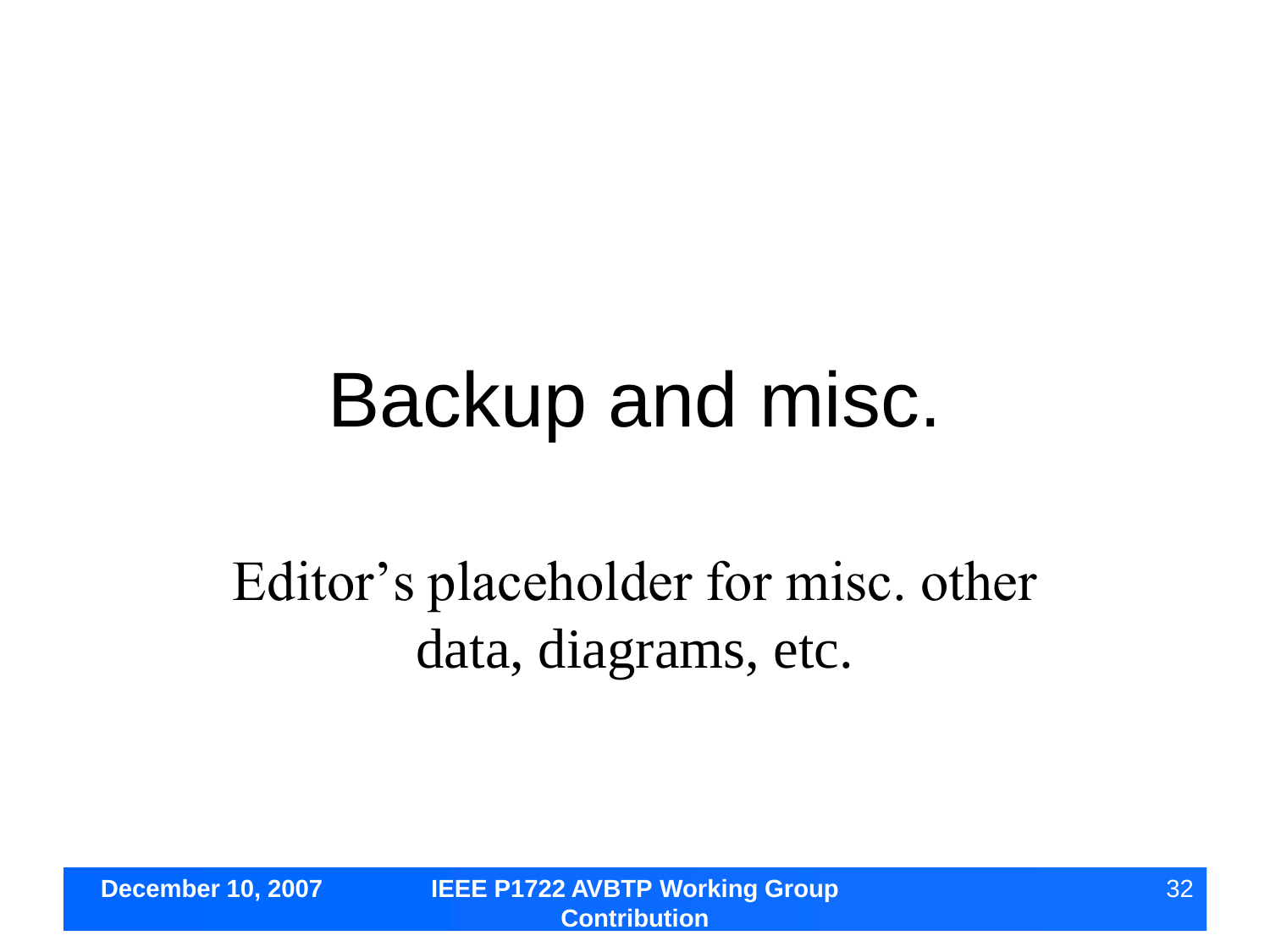#### **transmitted first** ┬ ┱ **example\_octlet\_8\_byte\_field transmitted last**

#### **transmitted first**

**example\_4\_byte\_quadlet\_field transmitted last**